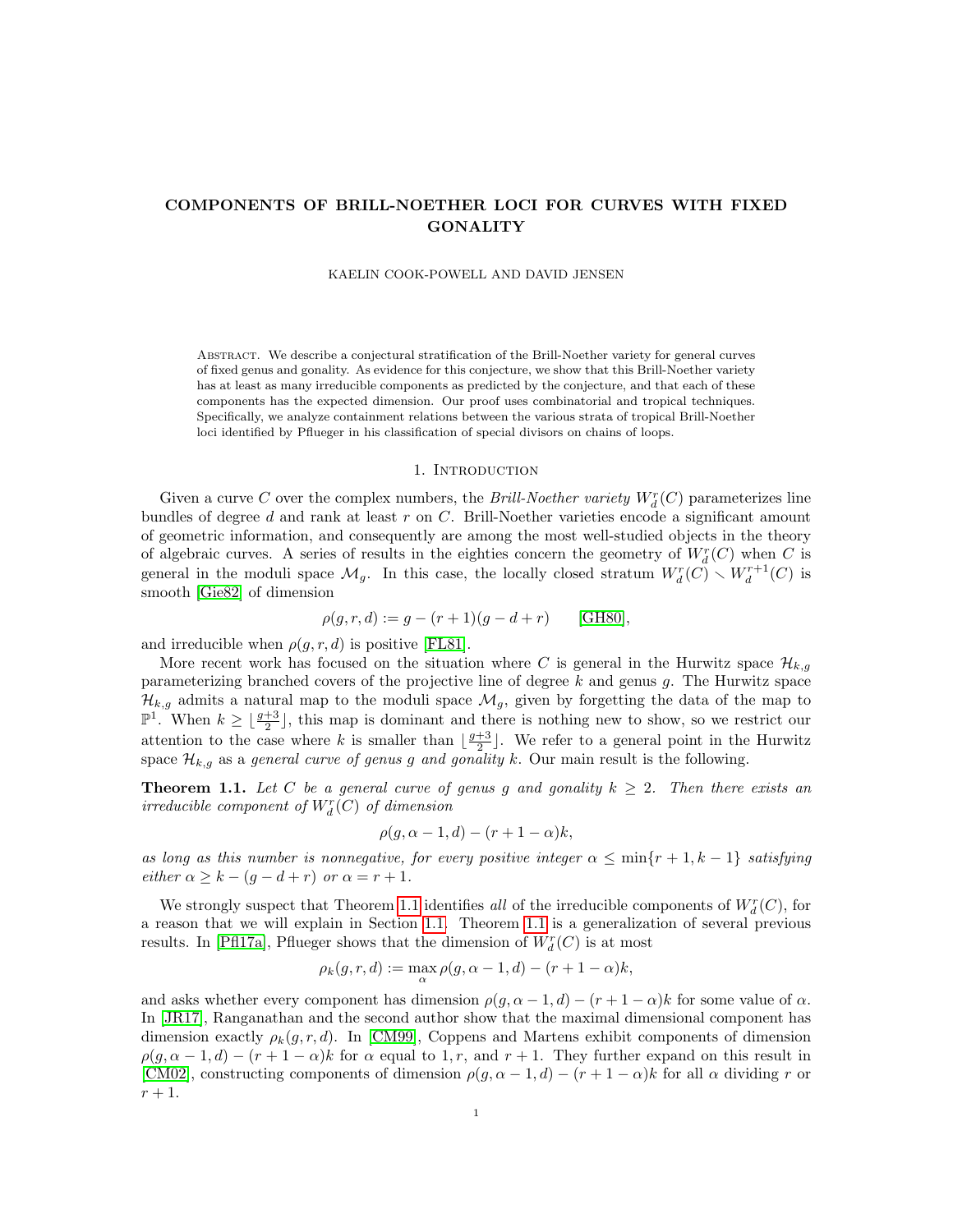<span id="page-1-0"></span>1.1. The Splitting Type Stratification. Let  $\pi: C \to \mathbb{P}^1$  be a branched cover of degree k. Given a line bundle L on C, its pushforward  $\pi_* L$  is a vector bundle of rank k on  $\mathbb{P}^1$ . Every vector bundle on  $\mathbb{P}^1$  splits as a direct sum of line bundles

$$
\pi_*L \cong \mathcal{O}(\mu_1) \oplus \cdots \oplus \mathcal{O}(\mu_k)
$$

for some integers  $\mu_1, \ldots, \mu_k$  that are unique up to permutation.

The vector  $\mu = (\mu_1, \dots, \mu_k)$  is known as the *splitting type* of the vector bundle, and we write  $\pi_*L \cong \mathcal{O}(\mu)$  for ease of notation. We write  $W^{\mu}(C)$  for the locally closed subscheme parameterizing line bundles on C whose pushforward has splitting type  $\mu$ :

$$
W^{\mu}(C) := \{ L \in Pic(C) | \pi_* L \cong \mathcal{O}(\mu) \}.
$$

The splitting type of  $\pi_* L$  determines not only the degree and rank of the line bundle L, but also the rank of  $L \otimes \pi^* \mathcal{O}(m)$  for all integers m (see Section [2\)](#page-2-0). In this way, the varieties  $W^{\mu}(C)$ stratify  $W_d^r(C)$ . The number of irreducible components of  $W_d^r(C)$ , as well as the dimensions of these components, are predicted by the following conjecture. We refer the reader to Definition [2.1](#page-2-1) for the definition of the partial order on splitting types, and to Definition [2.3](#page-3-0) for the definition of the magnitude of a splitting type.

<span id="page-1-1"></span>**Conjecture 1.2.** Let C be a general curve of genus g and gonality  $k \geq 2$ . Then:

- (1)  $W^{\mu}(C)$  is contained in the closure of  $W^{\lambda}(C)$  if and only if  $\mu < \lambda$ .
- (2)  $W^{\mu}(C)$  is smooth.
- (3)  $W^{\mu}(C)$  has dimension  $g |\mu|$  if  $g \geq |\mu|$ , and is empty otherwise.
- (4)  $W^{\mu}(C)$  is irreducible if  $g > |\mu|$ .

At the time of writing, we learned of a simultaneous and independent proof of parts (1)-(3) of Conjecture [1.2,](#page-1-1) due to H. Larson [\[Lar19\]](#page-20-7).

As evidence for Conjecture [1.2,](#page-1-1) we consider the strata  $W^{\mu}(C)$  that the conjecture predicts to be maximal in  $W_d^r(C)$ . For a given rank r and degree d, the maximal elements of the poset of splitting types are in correspondence with positive integers  $\alpha \leq \min\{r+1, k-1\}$  satisfying either  $\alpha \geq k - (g - d + r)$  or  $\alpha = r + 1$ . (See Definition [2.5](#page-4-0) and Proposition [2.11](#page-6-0) for details.) Let  $\mu_{\alpha}$  denote the splitting type corresponding to the integer  $\alpha$ . Conjecture [1.2](#page-1-1) predicts that the irreducible components of  $W_d^r(C)$  are precisely the closures of the strata  $W^{\mu_\alpha}(C)$ . We prove the following stronger version of Theorem [1.1.](#page-0-0)

<span id="page-1-2"></span>**Theorem 1.3.** Let C be a general curve of genus g and gonality  $k \geq 2$ . If  $g \geq |\mu_{\alpha}|$ , then  $W^{\mu_{\alpha}}(C)$ has an irreducible component of dimension  $g - |\mu_{\alpha}|$ . The closure of this component is an irreducible component of  $W_d^r(C)$ .

1.2. Approach and Techniques. Our approach is based on tropical techniques developed in [\[CDPR12,](#page-20-8) [Pfl17a,](#page-20-3) [Pfl17b,](#page-20-9) [JR17\]](#page-20-4). Each of these papers establishes results about Brill-Noether varieties by studying the divisor theory of a particular family of metric graphs, known as the chains of loops. The first of these papers [\[CDPR12\]](#page-20-8) provides a new proof of the Brill-Noether Theorem. Key to this argument is the classification of special divisors on chains of loops Γ with generic edge lengths. Specifically, [\[CDPR12\]](#page-20-8) shows that  $W_d^r(\Gamma)$  is a union of tori  $\mathbb{T}(t)$ , where the tori are indexed by standard Young tableaux  $t$ .

In [\[Pfl17b\]](#page-20-9), Pflueger generalizes this result to chains of loops with arbitrary edge lengths. In this case,  $W_d^r(\Gamma)$  is still a union of tori, but here the tori are indexed by a more general type of tableaux, known as displacement tableaux. (See Definition [3.3](#page-7-0) and Theorem [3.5.](#page-8-0)) In [\[Pfl17a\]](#page-20-3), Pflueger computes the dimension of the largest of these tori, and thus obtains his bound on the dimensions of Brill-Noether loci for general k-gonal curves.

Instead of studying the tori of maximum dimension, in this paper we study the tori that are maximal with respect to containment. The tableaux corresponding to maximal-dimensional tori belong to a larger family, known as scrollar tableaux. (See Definition [3.8.](#page-9-0)) There is a natural partition of scrollar tableaux into types, where the types are indexed by positive integers  $\alpha \leq \min\{r+1, k-1\}$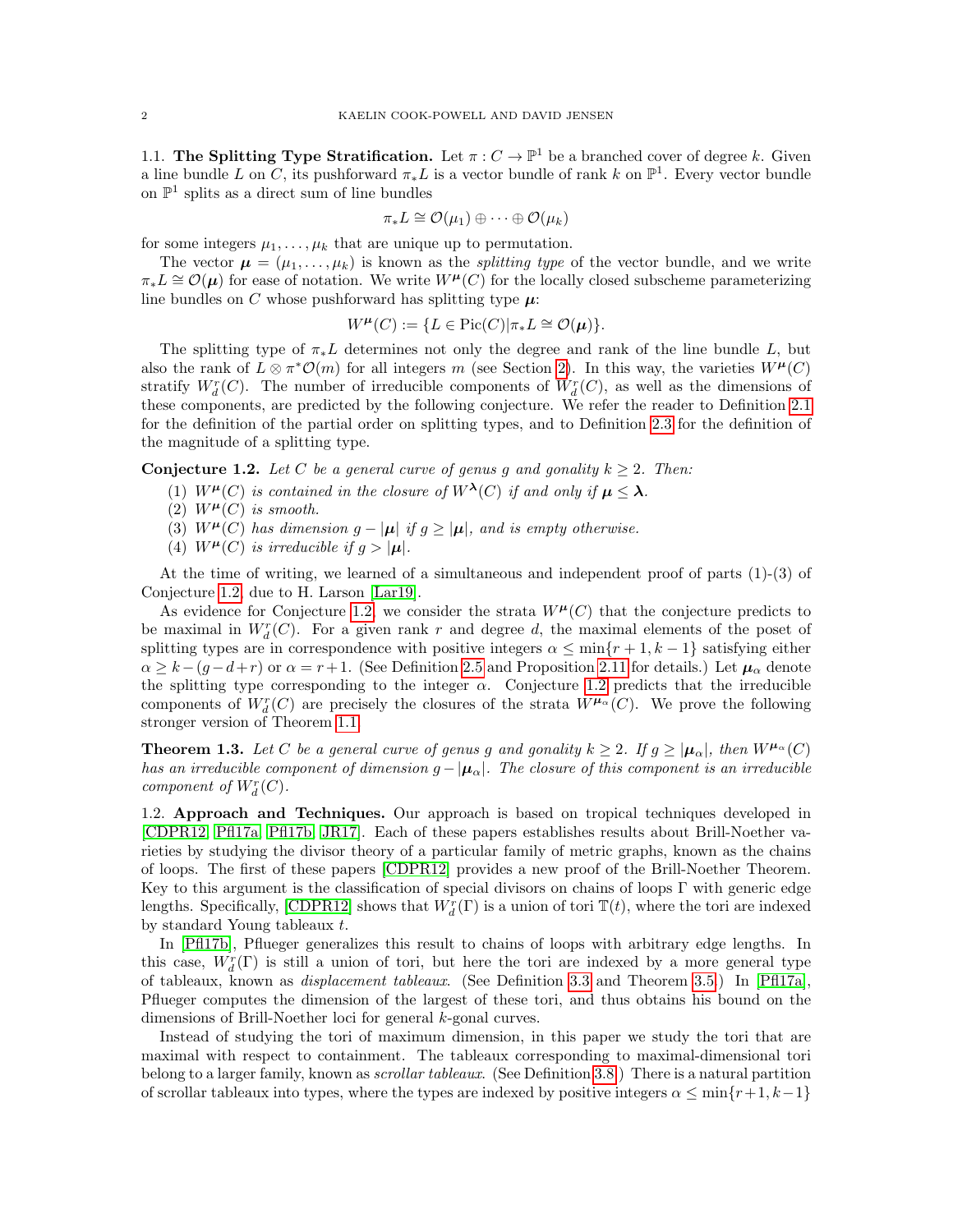satisfying either  $\alpha \geq k - (g - d + r)$  or  $\alpha = r + 1$ . It is shown in [\[JR17\]](#page-20-4) that, under certain mild hypotheses, divisor classes corresponding to scrollar tableaux lift to divisor classes on k-gonal curves in families of the expected dimension.

Our main combinatorial result is the following.

<span id="page-2-2"></span>**Theorem 1.4.** Let  $\Gamma$  be a k-gonal chain of loops of genus g, and let t be a k-uniform displacement tableau on  $[r+1] \times [g-d+r]$ . The torus  $\mathbb{T}(t)$  is maximal with respect to containment in  $W_d^r(\Gamma)$  if and only if t is scrollar. In other words,

$$
W_d^r(\Gamma) = \bigcup_{t \text{ scrollar}} \mathbb{T}(t).
$$

1.3. Outline of the Paper. Sections [2](#page-2-0) and [3](#page-7-1) contain preliminary material. In Section [2,](#page-2-0) we review the basic theory of splitting types, and identify those that are maximal with respect to the dominance order. In Section [3,](#page-7-1) we review the classification of special divisor classes on chains of loops from [\[Pfl17a,](#page-20-3) [Pfl17b\]](#page-20-9), and the necessary results on scrollar tableaux from [\[JR17\]](#page-20-4). In Section [4](#page-11-0) we discuss the relation between our combinatorial and geometric results, and in particular show that Theorem [1.4](#page-2-2) implies Theorem [1.3.](#page-1-2) In the final two sections, which are purely combinatorial, we prove Theorem [1.4.](#page-2-2) In Section [5,](#page-12-0) we show that if t is a scrollar tableau, then  $\mathbb{T}(t)$  is maximal, and in Section [6,](#page-16-0) we establish the converse.

Acknowledgements. We would like to thank Nathan Pflueger for several productive conversations, and for helping to formulate Conjecture [1.2.](#page-1-1) We also wish to thank Dhruv Ranganathan for comments on an early draft of this paper, and both Sam Payne and Ravi Vakil for helpful advice regarding the submission process. The second author was supported by NSF DMS-1601896.

# 2. Splitting Types

<span id="page-2-0"></span>2.1. Preliminary Definitions. In this section, we review the definition of splitting types and discuss some of their basic properties. Let  $\pi: C \to \mathbb{P}^1$  be a branched cover of degree k and genus g, and let L be a line bundle on C. As explained in Section [1.1,](#page-1-0) the pushforward  $\pi_* L$  is a vector bundle of rank k on  $\mathbb{P}^1$ , and every vector bundle on  $\mathbb{P}^1$  splits as a direct sum of line bundles

$$
\pi_*L \cong \mathcal{O}(\mu_1) \oplus \cdots \oplus \mathcal{O}(\mu_k).
$$

The integers  $\mu_1, \ldots, \mu_k$  are unique up to permutation. We will assume throughout that

$$
\mu_1 \leq \mu_2 \leq \cdots \leq \mu_k.
$$

The vector  $\mu = (\mu_1, \ldots, \mu_k)$  is known as the *splitting type* of the vector bundle, and we write  $\pi_*(L) \cong \mathcal{O}(\mu)$  for ease of notation. It is helpful to think of a splitting type  $\mu$  as a partition with possibly negative parts. This is because, for any  $\ell$ , the sum of the  $\ell$  smallest entries of  $\mu$  is a lower semicontinuous invariant. It is therefore natural to endow the set of splitting types with a partial order, extending the dominance order on partitions.

<span id="page-2-1"></span>**Definition 2.1.** We define the dominance order on splitting types as follows. Let  $\mu$  and  $\lambda$  be splitting types satisfying  $\sum_{i=1}^{k} \mu_i = \sum_{i=1}^{k} \lambda_i$ . We say that  $\mu \leq \lambda$  if and only if

$$
\mu_1 + \dots + \mu_\ell \leq \lambda_1 + \dots + \lambda_\ell \qquad \text{for all } \ell \leq k.
$$

The splitting type of  $\pi_* L$  determines the rank and degree of the line bundle L, as well as the rank of all its twists by line bundles pulled back from the  $\mathbb{P}^1$ . This can be seen by the Projection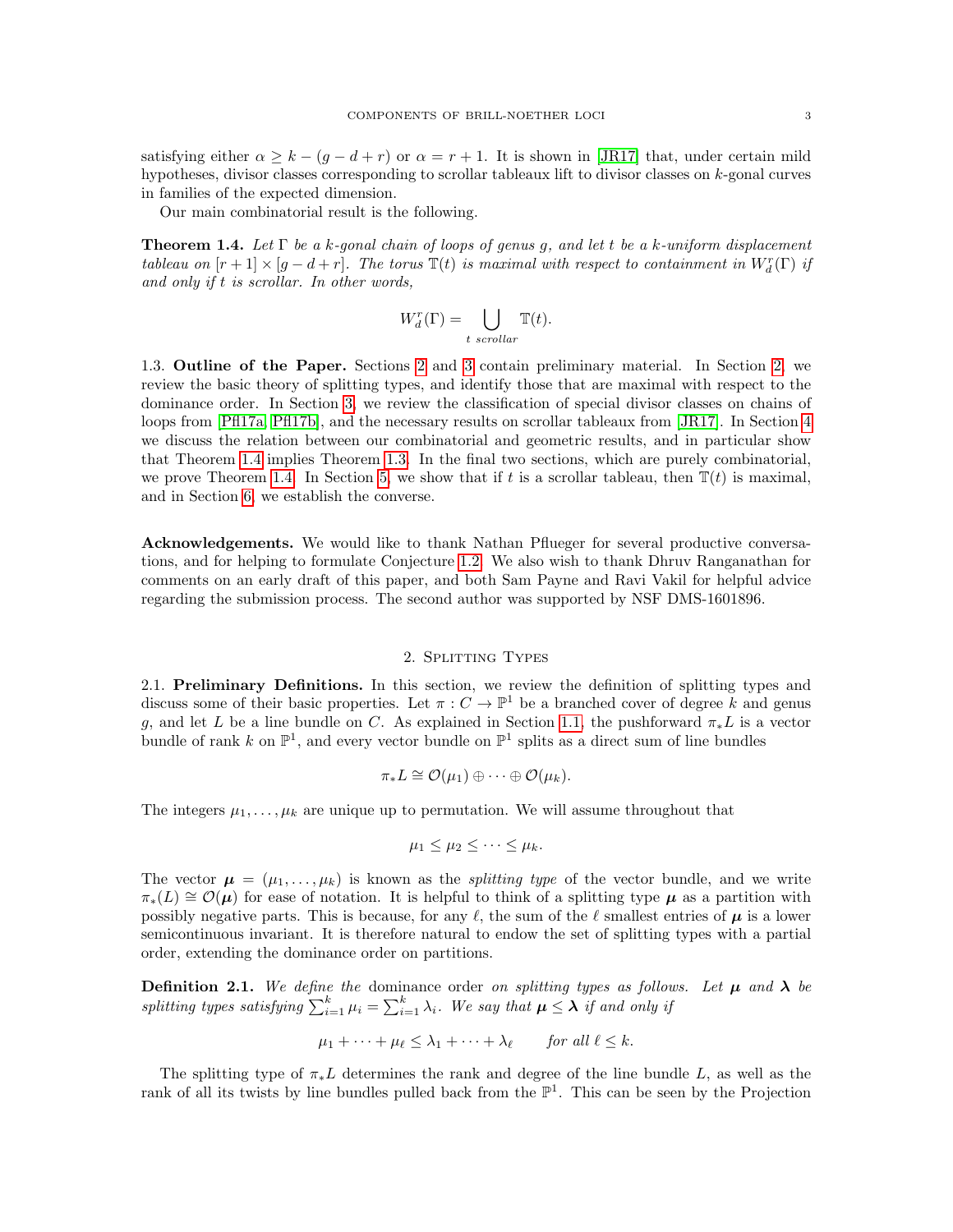Formula, as follows:

<span id="page-3-1"></span>
$$
(*)\qquad h^0(C, L \otimes \pi^* \mathcal{O}_{\mathbb{P}^1}(m)) = h^0(\mathbb{P}^1, \pi_* L \otimes \mathcal{O}_{\mathbb{P}^1}(m))
$$

$$
= \sum_{i=1}^k h^0(\mathbb{P}^1, \mathcal{O}_{\mathbb{P}^1}(\mu_i + m))
$$

$$
= \sum_{i=1}^k \max\{0, \mu_i + m + 1\}.
$$

In particular, we have

$$
h^{0}(L) = \sum_{i=1}^{k} \max\{0, \mu_{i} + 1\} \quad \text{and}
$$
  

$$
\deg L = g + k - 1 + \sum_{i=1}^{k} \mu_{i}.
$$

This suggests the following definition.

**Definition 2.2.** Let  $W^{\mu}(C)$  denote the locally closed subscheme parameterizing line bundles on C whose pushforward has splitting type  $\mu$ :

$$
W^{\mu}(C) := \{ L \in \text{Pic}(C) | \pi_* L \cong \mathcal{O}(\mu) \}.
$$

The expected codimension of  $W^{\mu}(C)$  in Pic<sup>d</sup>(C) is given by the magnitude of  $\mu$ .

<span id="page-3-0"></span>**Definition 2.3.** The magnitude of a splitting type  $\mu$  is

$$
|\boldsymbol{\mu}| := \sum_{i < j} \max\{0, \mu_j - \mu_i - 1\}.
$$

**Example 2.4.** Let C be a trigonal curve of genus 5. We will show that  $W_4^1(C)$  has 2 irreducible components, both isomorphic to C. First, there is a 1-dimensional family of rank 1 divisor classes obtained by adding a basepoint to the  $g_3^1$ . If  $D \in W_4^1(C)$  is not in this 1-dimensional family, then  $D - g_3^1$  is not effective. It follows from the basepoint free pencil trick that the multiplication map

$$
\nu: H^0(D) \otimes H^0(g_3^1) \to H^0(D + g_3^1)
$$

is injective. The divisor class  $D + g_3^1$  is therefore special. From this we see that the Serre dual  $K_C - D$  is a divisor class in  $W_4^1(C)$  with the property that  $(K_C - D) - g_3^1$  is effective.

We therefore see that  $W_4^1(C)$  has two components, both isomorphic to C, as pictured in Figure [1.](#page-4-1) One of these components consists of divisor classes D such that  $D - g_3^1$  is effective, and the other component consists of the Serre duals of classes in the first component. Since  $K_C - 2g_3^1$  is effective of degree 2, we see that these two components intersect in 2 points.

Alternatively, this analysis can be carried out by examining the splitting type stratification of  $W_4^1(C)$ . By ( $\star$ ), we see that line bundles in the first component, in the complement of the two intersection points, have splitting type  $(-2, -2, 1)$ . Similarly, line bundles in the second component, in the complement of the two intersection points, have splitting type  $(-3, 0, 0)$ . Finally, the two line bundles in the intersection have splitting type  $(-3, -1, 1)$ . Notice that this third splitting type is smaller than each of the previous two in the dominance order, and that the codimension of each stratum in  $Pic<sup>4</sup>(C)$  is the magnitude of the splitting type.

2.2. Maximal Splitting Types. For the remainder of this section, we fix positive integers  $q, r$ , d, and k such that  $r > d - q$ . Among the possible splitting types of line bundles of degree d and rank at least r on a  $k$ -gonal curve of genus  $g$ , we identify those that are maximal with respect to the dominance order.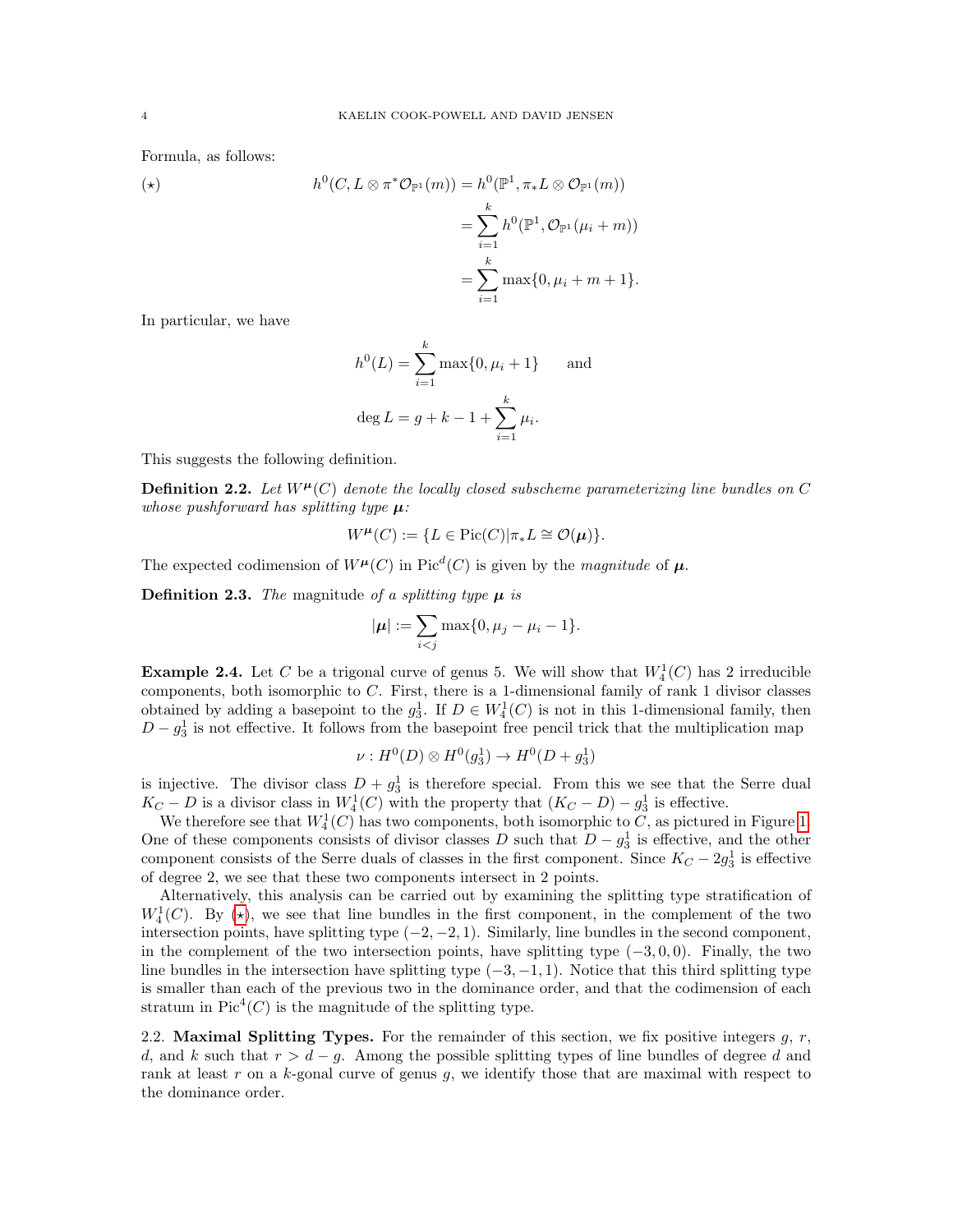

<span id="page-4-1"></span>FIGURE 1. Stratification of  $W_4^1$  for a general curve of genus 5 and gonality 3.

<span id="page-4-0"></span>**Definition 2.5.** Let  $\alpha \leq \min\{r+1, k-1\}$  be a positive integer. By the division algorithm, there exists a unique pair of integers  $q, \beta$  such that

 $r + 1 = q\alpha + \beta$ ,  $0 \leq \beta < \alpha$ .

Similarly, there exists a unique pair of integers  $q', \beta'$  such that

$$
g - d + r = q'(k - \alpha) + \beta', \quad 0 \le \beta' < k - \alpha.
$$

We define the splitting type  $\mu_{\alpha}$  as follows:

$$
\mu_{\alpha,i}:=\left\{\begin{array}{ll}-q'-2&if\ 0
$$

Heuristically,  $\mu_{\alpha}$  is the "most balanced" splitting type of degree d and rank r, subject to the constraint that precisely  $\alpha$  of its entries are nonnegative. We show that the expected codimension of  $W^{\mu_{\alpha}}(C)$  coincides with the dimensions of irreducible components of  $W^r_d(C)$  predicted by [\[Pfl17a,](#page-20-3) Question 1.12].

<span id="page-4-2"></span>**Lemma 2.6.** For any integer  $\alpha$ , we have

$$
g - |\mu_{\alpha}| = \rho(g, \alpha - 1, d) - (r + 1 - \alpha)k.
$$

Proof. First, recall that

$$
|\boldsymbol{\mu}_{\alpha}| = \sum_{i < j} \max\{0, \mu_{\alpha,j} - \mu_{\alpha,i} - 1\}.
$$

If  $i < j \leq k - \alpha$ , then  $\mu_{\alpha,j} - \mu_{\alpha,i} \leq 1$ , so the pair  $(i, j)$  does not contribute to the sum above. Similarly, if  $k - \alpha < i < j$ , then  $\mu_{\alpha,i} - \mu_{\alpha,i} \leq 1$ , so again the pair  $(i, j)$  does not contribute to the sum above.

On the other hand, if  $i \leq k - \alpha$  and  $j > k - \alpha$ , then the pair  $(i, j)$  does contribute to the sum. There are precisely  $(k - \alpha)\alpha$  such pairs, each  $\mu_{\alpha,i}$  with  $i \leq k - \alpha$  appears in exactly  $\alpha$  of these pairs, and each  $\mu_{\alpha,j}$  with  $j > k - \alpha$  appears in exactly  $k - \alpha$  of these pairs. It follows that we may rewrite the sum above as

$$
|\boldsymbol{\mu}| = (k - \alpha) \sum_{j=k-\alpha+1}^{k} \mu_j - \alpha \sum_{i=1}^{k-\alpha} \mu_i - (k - \alpha)\alpha
$$
  
=  $(k - \alpha)(r + 1 - \alpha) + \alpha(g - d + r + k - \alpha) - (k - \alpha)\alpha$   
=  $\alpha(g - d + \alpha - 1) + (r + 1 - \alpha)k$ .

Subtracting both sides from g yields the result.  $\square$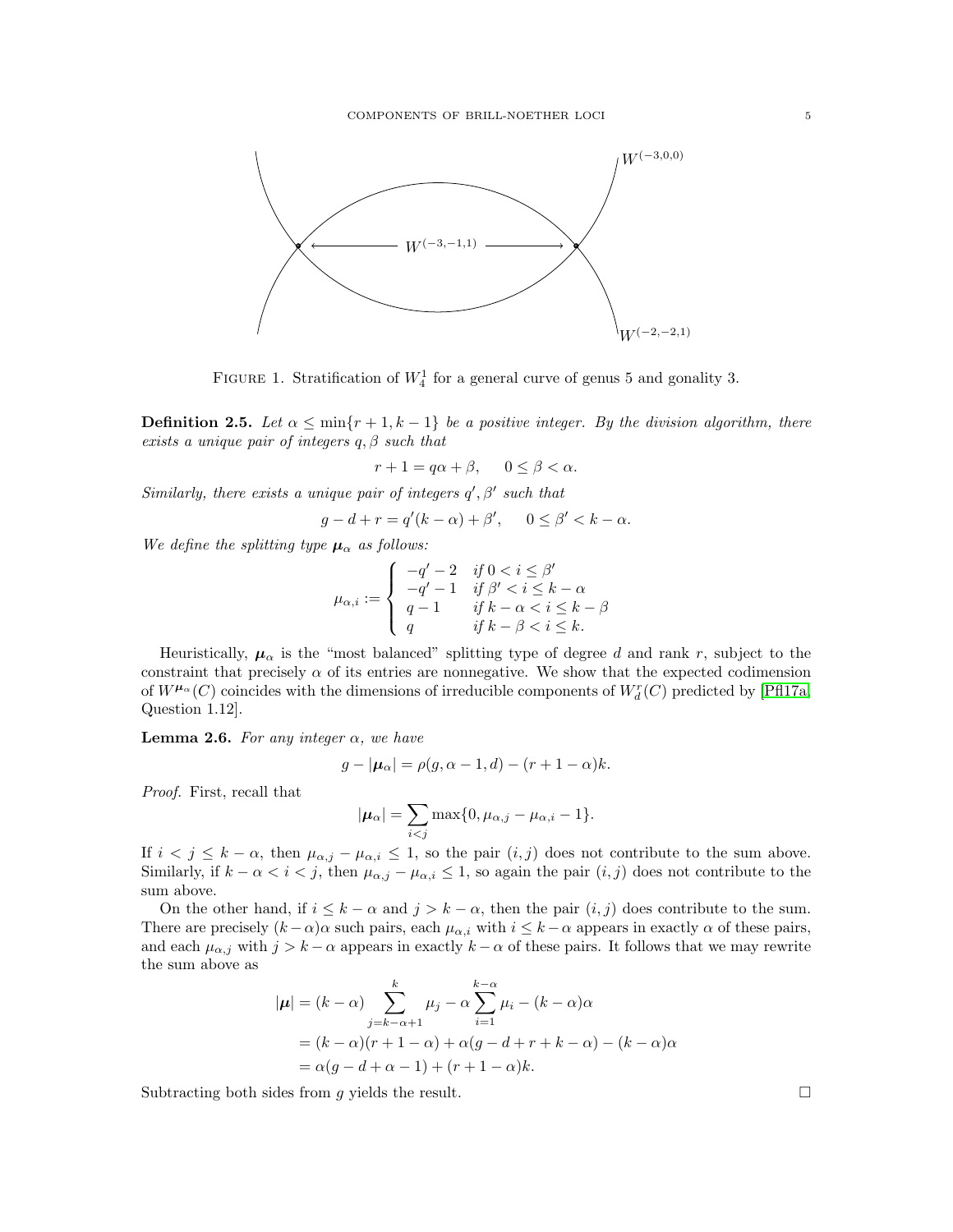Recall that the integers  $q, r, d$ , and k are fixed. We will say that a splitting type is maximal if it is maximal with respect to the dominance order among all splitting types satisfying

$$
\sum_{i=1}^{k} \mu_i = d + 1 - g - k
$$

and

$$
\sum_{i=1}^{k} \max\{0, \mu_i + 1\} \ge r + 1.
$$

In the rest of this section, we show that the maximal splitting types are precisely the splitting types  $\mu_{\alpha}$ , when either  $\alpha \geq k - (g - d + r)$  or  $\alpha = r + 1$ . We first prove the following reduction step.

<span id="page-5-0"></span>**Lemma 2.7.** A maximal splitting type  $\mu$  satisfies

$$
\sum_{i=1}^{k} \max\{0, \mu_i + 1\} = r + 1.
$$

Proof. For the purposes of this argument, we define

$$
h(\mu) = \sum_{i=1}^{k} \max\{0, \mu_i + 1\}.
$$

Let  $\mu$  be a splitting type satisfying

$$
\sum_{i=1}^{k} \mu_i = d + 1 - g - k
$$

and  $h(\mu) \geq r + 1$ . We will show, by induction on  $h(\mu)$ , that there exists a splitting type  $\lambda$  such that  $\mu \leq \lambda$  and  $h(\lambda) = r + 1$ .

Since  $r \ge 0$ , we see that  $\mu_k \ge 0$ , and since  $h(\mu) \ge r+1 > d-g+1$ , we see that  $\mu_1 < -1$ . There therefore exists an integer i such that  $\mu_i > \mu_{i-1}$ . Let j be the smallest such integer and j' the largest such integer. Since  $\mu_1 < -1$  and  $\mu_k \geq 0$ , either  $j < j'$ , or  $j = j'$  and  $\mu_{j-1} < \mu_j - 1$ . It follows that the vector  $\mu'$  obtained from  $\mu$  by adding 1 to  $\mu_{j-1}$  and subtracting 1 from  $\mu_{j'}$  is nondecreasing, and therefore a valid splitting type. Moreover, we have  $\mu < \mu'$ . Since  $\mu_{j-1} < -1$ and  $\mu_{j'} \ge 0$ , we see that  $h(\mu') = h(\mu) - 1$ , and the result follows by induction.

We now show that every maximal splitting type is of the form  $\mu_{\alpha}$  for some  $\alpha$ .

<span id="page-5-1"></span>**Lemma 2.8.** Let  $\mu$  be a splitting type satisfying

$$
\sum_{i=1}^{k} \mu_i = d + 1 - g - k
$$

and

$$
\sum_{i=1}^{k} \max\{0, \mu_i + 1\} = r + 1.
$$

Let  $\alpha$  denote the number of nonnegative entries of  $\mu$ . Then  $\mu \leq \mu_{\alpha}$ .

Proof. By assumption, we have

$$
\sum_{i=k-\alpha+1}^{k} \mu_i = r+1-\alpha = \sum_{i=k-\alpha+1}^{k} \mu_{\alpha,i}.
$$

It follows that

$$
\sum_{i=1}^{k-\alpha} \mu_i = -(g - d + r) - (k - \alpha) = \sum_{i=1}^{k-\alpha} \mu_{\alpha,i}.
$$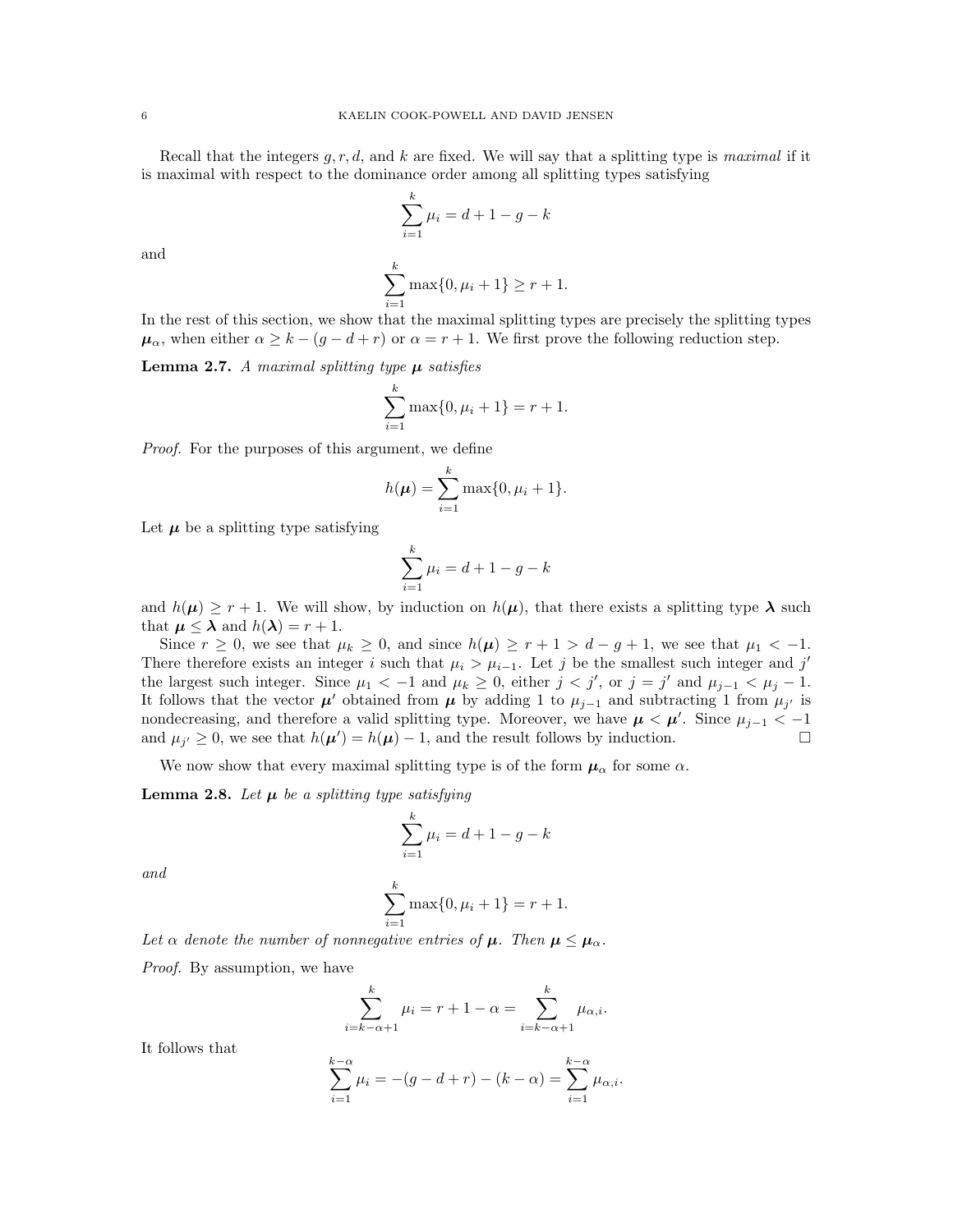Because the entries of  $\mu$  are ordered from smallest to largest, for any  $\ell \leq k - \alpha$ , we see that

$$
\sum_{i=1}^{\ell} \mu_i \leq \frac{\ell}{k-\alpha} \sum_{i=1}^{k-\alpha} \mu_i = \frac{-\ell(g-d+r)}{k-\alpha} - \ell.
$$

Similarly, for any  $\ell \leq \alpha$ , we see that

$$
\sum_{i=k-\alpha+1}^{k-\alpha+\ell} \mu_i \leq \frac{\ell}{\alpha} \sum_{i=k-\alpha+1}^k \mu_i = \frac{\ell(r+1)}{\alpha} - \ell.
$$

By definition of  $\mu_{\alpha}$ , therefore, we have  $\mu \leq \mu_{\alpha}$ .

<span id="page-6-1"></span>**Corollary 2.9.** If  $\mu$  is a maximal splitting type, then  $\mu = \mu_{\alpha}$  for some integer  $\alpha$ .

*Proof.* Let  $\mu$  be a maximal splitting type. By Lemma [2.7,](#page-5-0) we see that

$$
\sum_{i=1}^{k} \max\{0, \mu_i + 1\} = r + 1.
$$

Let  $\alpha$  denote the number of nonnegative entries of  $\mu$ . By Lemma [2.8,](#page-5-1) we have  $\mu \leq \mu_{\alpha}$ , but since  $\mu$ is maximal, it follows that  $\mu = \mu_{\alpha}$ .

We now show that, if  $\alpha < \min\{k - (g - d + r), r + 1\}$ , then  $\mu_{\alpha}$  is not maximal.

<span id="page-6-2"></span>**Lemma 2.10.** If  $\alpha < \min\{k - (q - d + r), r + 1\}$ , then  $\mu_{\alpha} < \mu_{\alpha+1}$ .

*Proof.* Since  $g - d + r < k - \alpha$ , by definition we have  $\mu_{\alpha,k-\alpha} = -1$ . If  $r+1$  is not divisible by α, consider the splitting type  $\mu$  obtained from  $\mu_\alpha$  by adding 1 to  $\mu_{\alpha,k-\alpha}$  and subtracting 1 from  $\mu_{\alpha,k-\beta+1}$ . On the other hand, if  $r+1$  is divisible by  $\alpha$ , then since  $\alpha < r+1$ , we must have  $\mu_{\alpha,k-\alpha+1} > 0$ . In this case, consider the splitting type  $\mu$  obtained from  $\mu_{\alpha}$  by adding 1 to  $\mu_{\alpha,k-\alpha}$ and subtracting 1 from  $\mu_{\alpha,k-\alpha+1}$ . In either case, we see that  $\mu$  is a splitting type with  $\alpha+1$ nonnegative entries, satisfying  $\mu_{\alpha} < \mu$ . By Lemma [2.8,](#page-5-1) we have  $\mu_{\alpha} < \mu \leq \mu_{\alpha+1}$ .

Finally, we see that the remaining splitting types  $\mu_{\alpha}$  are maximal.

<span id="page-6-0"></span>**Proposition 2.11.** The splitting type  $\mu$  is maximal if and only if  $\mu = \mu_{\alpha}$  for some integer  $\alpha$ satisfying either  $\alpha \geq k - (g - d + r)$  or  $\alpha = r + 1$ .

*Proof.* By Corollary [2.9,](#page-6-1) every maximal splitting type is of the form  $\mu_{\alpha}$  for some integer  $\alpha$ . By Lemma [2.10,](#page-6-2) if  $\alpha < k - (g - d + r)$  and  $\alpha \neq r + 1$ , then  $\mu_{\alpha}$  is not maximal. It therefore suffices to show that, if  $\alpha \neq \gamma$  are both greater than or equal to  $k - (g - d + r)$ , then  $\mu_{\alpha}$  and  $\mu_{\gamma}$  are incomparable.

Without loss of generality, assume that  $\alpha < \gamma$ . We write

$$
r + 1 = q_{\alpha}\alpha + \beta_{\alpha} \qquad \qquad 0 \le \beta_{\alpha} < \alpha
$$

$$
= q_{\gamma}\gamma + \beta_{\gamma} \qquad \qquad 0 \le \beta_{\gamma} < \gamma.
$$

Since  $\alpha < \gamma$ , we see that  $q_{\alpha} \geq q_{\gamma}$ . Moreover, since  $\gamma \leq r+1$ , we see that both  $q_{\alpha}$  and  $q_{\gamma}$  are positive. It follows that, if  $q_{\alpha} = q_{\gamma}$ , then  $\beta_{\alpha} > \beta_{\gamma}$ . Thus, if j is the largest integer such that  $\mu_{\alpha,j} \neq \mu_{\gamma,j}$ , then  $\mu_{\alpha,j} > \mu_{\gamma,i}$ . If  $\mu_{\alpha}$  and  $\mu_{\gamma}$  are comparable, then we see that  $\mu_{\alpha} < \mu_{\gamma}$ .

Since  $k - \alpha \leq g - d + r$ , we see by a similar argument that if j' is the smallest integer such that  $\mu_{\alpha,j'} \neq \mu_{\gamma,j'}$ , then  $\mu_{\alpha,j'} > \mu_{\gamma,j'}$ . It follows that if  $\mu_{\alpha}$  and  $\mu_{\gamma}$  are comparable, then  $\mu_{\alpha} > \mu_{\gamma}$ . Combining these two observations, we see that  $\mu_{\alpha}$  and  $\mu_{\gamma}$  are incomparable.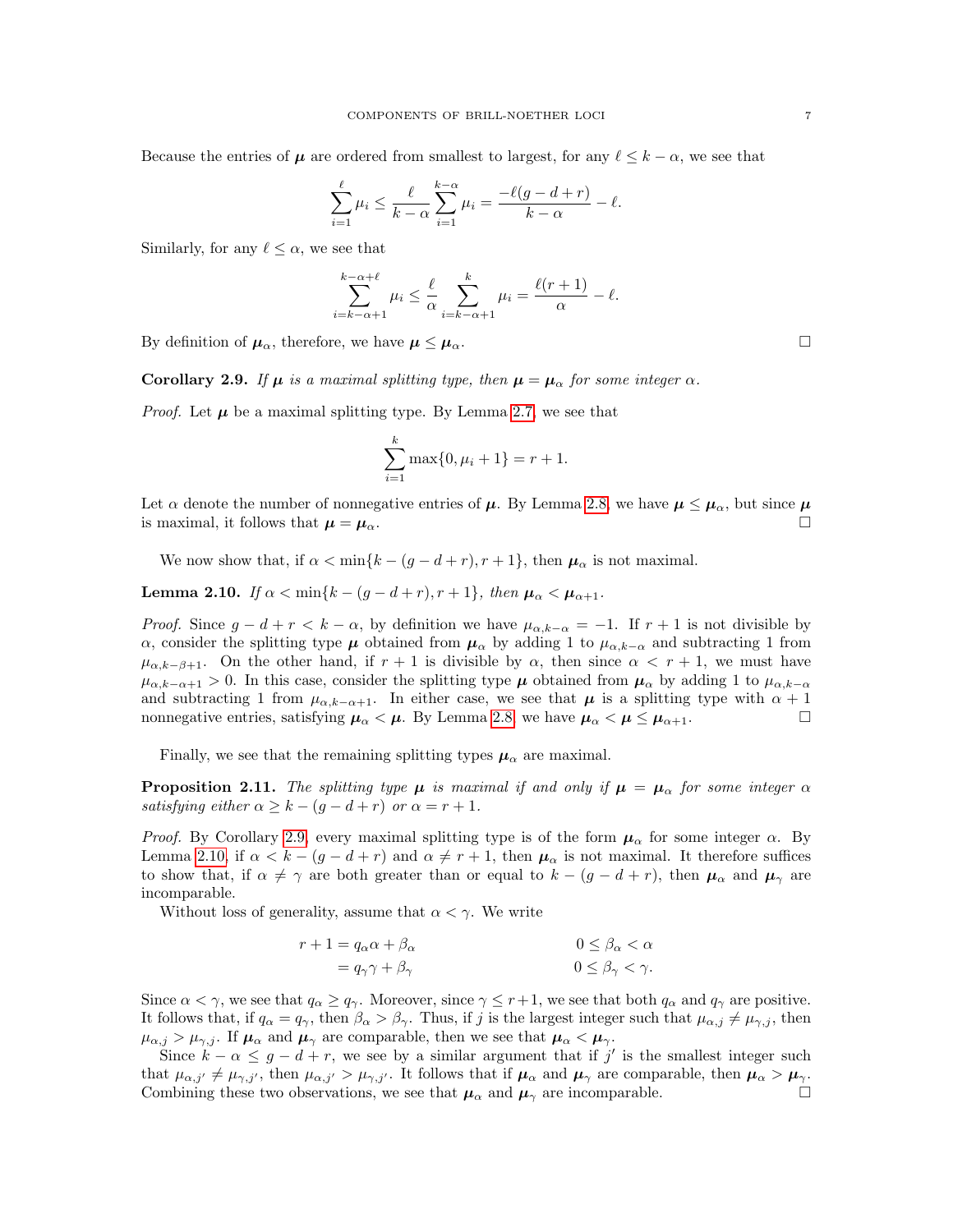## 8 KAELIN COOK-POWELL AND DAVID JENSEN

# 3. Divisor Theory of Chains of Loops

<span id="page-7-1"></span>In this section, we survey the theory of special divisors on chains of loops, as discussed in [\[Pfl17a,](#page-20-3) [Pfl17b,](#page-20-9) [JR17\]](#page-20-4). We refer the reader to those papers for more details. For a more general overview of divisors on tropical curves, we refer the reader to [\[Bak08,](#page-20-10) [BJ16\]](#page-20-11). For the uninitiated, we will not require most of the material of these papers; we will use only the classification of special divisors on chains of loops from [\[Pfl17a,](#page-20-3) [Pfl17b\]](#page-20-9).

3.1. Chains of Loops and Torsion Profiles. Let  $\Gamma$  be a chain of g loops with bridges, as pictured in Figure [2.](#page-7-2) Each of the  $g$  loops consists of two edges. We denote the lengths of the top and bottom edge of the jth loop by  $\ell_j$  and  $m_j$ , respectively. The Brill-Noether theory of chains of loops is governed by the torsion orders of the loops.



<span id="page-7-2"></span>Figure 2. The chain of loops Γ.

**Definition 3.1.** [\[Pfl17b,](#page-20-9) Definition 1.9] If  $\ell_j + m_j$  is an irrational multiple of  $m_j$ , then the jth torsion order  $\tau_j$  of  $\Gamma$  is 0. Otherwise, we define  $\tau_j$  to be the minimum positive integer such that  $\tau_j m_j$  is an integer multiple of  $\ell_j + m_j$ . The sequence  $\tau = (\tau_1, \ldots, \tau_g)$  is called the torsion profile of Γ.

For the remainder of this paper, we assume that the torsion profile of  $\Gamma$  is given by

$$
\tau_i := \begin{cases} 0 & \text{if } i < k \text{ or } i > g - k + 1 \\ k & \text{otherwise.} \end{cases}
$$

This chain of loops with this torsion profile possesses a distinguished divisor class of rank 1 and degree k, given by  $g_k^1 = k v_k$ , where  $v_k$  is the lefthand vertex of the kth loop.

**Remark 3.2.** Note that, unlike [\[Pfl17a,](#page-20-3) Definition 2.1], we do *not* require the first  $k-1$  loops or the last  $k-1$  loops to have torsion order k. This choice does not affect the gonality, or more generally the Brill-Noether theory, of this metric graph. A primary reason for this choice is that the space of such metric graphs has dimension equal to that of the Hurwitz space, namely  $2g + 2k - 5$ .

In [\[Pfl17b\]](#page-20-9), Pflueger classifies the special divisor classes on chains of loops. This classification generalizes that of special divisor classes on generic chains of loops in [\[CDPR12\]](#page-20-8). Specifically, Pflueger shows that  $W_d^r(\Gamma)$  is a union of tori, where the tori are indexed by certain types of tableaux. While Pflueger's analysis applies to chains of loops with arbitrary torsion profiles, we record it only for the torsion profile above. For ease of notation, given a positive integer  $a$  we write  $[a]$  for the finite set  $\{1, \ldots, a\}.$ 

<span id="page-7-0"></span>**Definition 3.3.** [\[Pfl17a,](#page-20-3) Definition 2.5] Let a and b be positive integers. Recall that a tableau on  $[a] \times [b]$  with alphabet  $[q]$  is a function  $t : [a] \times [b] \rightarrow [q]$  satisfying:

$$
t(x,y) < t(x,y+1)
$$
 and 
$$
t(x,y) < t(x+1,y)
$$
 for all  $(x,y)$ .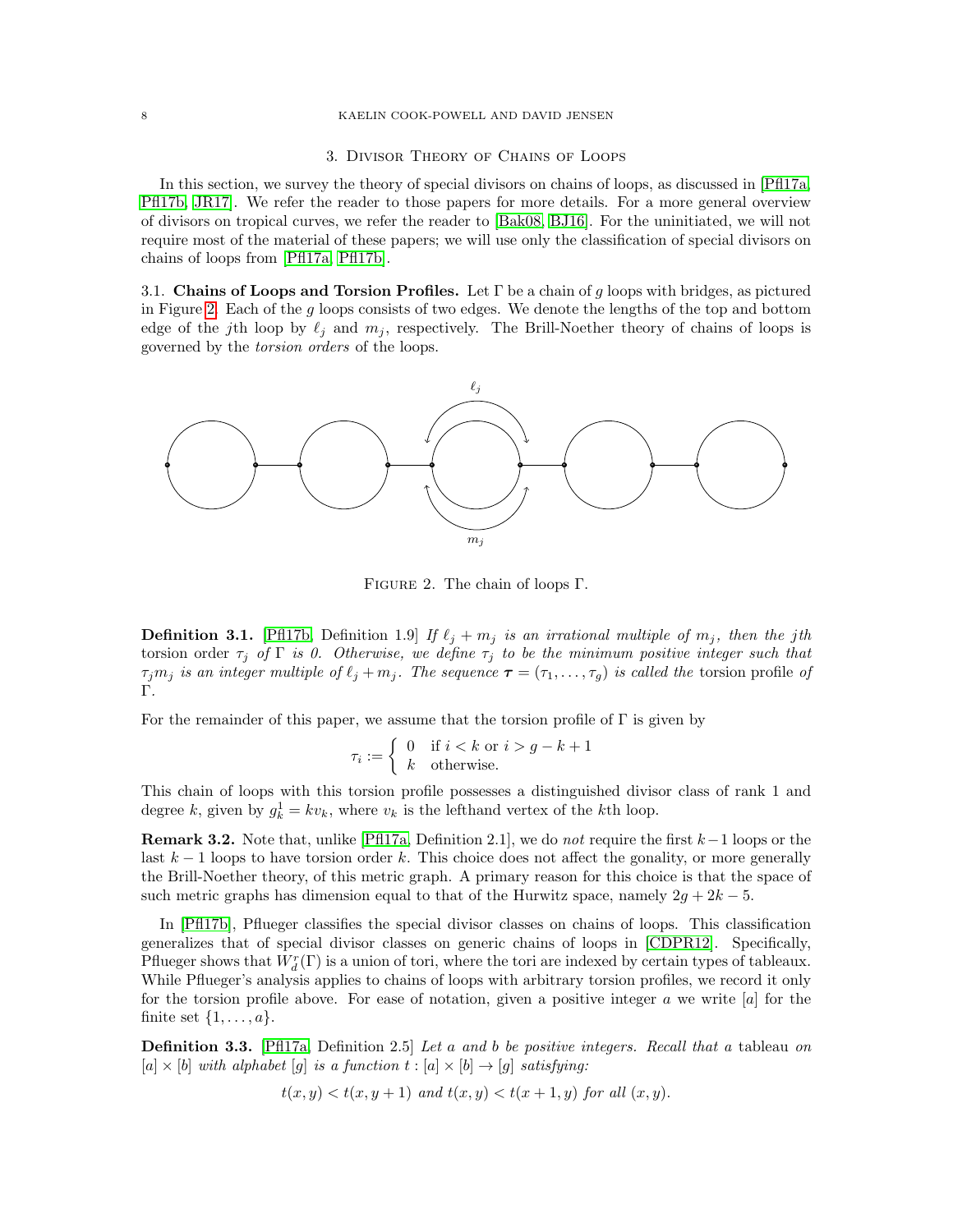A tableau t is standard if t is injective. A tableau t is called a k-uniform displacement tableau if, whenever

$$
t(x, y) = t(x', y'), \text{ we have } x - y = x' - y' \pmod{k}.
$$

It is standard to depict a tableau on  $[a] \times [b]$  as a rectangle with a columns and b rows, where the box in position  $(x, y)$  is filled with the symbol  $t(x, y)$ . We draw our tableaux according to the English convention, so that the box  $(1, 1)$  appears in the upper lefthand corner.

3.2. Coordinates on Pic(Γ). A nice feature of the chain of loops is that its Picard group has a natural system of coordinates. On the jth loop, let  $\langle \xi \rangle_j$  denote the point located  $\xi m_j$  units from the righthand vertex in the counterclockwise direction. Note that

$$
\langle \xi \rangle_j = \langle \eta \rangle_j
$$
 if and only if  $\xi = \eta \pmod{\tau_j}$ .

By the tropical Abel-Jacobi theorem [\[BN07\]](#page-20-12), every divisor class D of degree d on  $\Gamma$  has a unique representative of the form

$$
(d-g)\langle 0 \rangle_g + \sum_{j=1}^g \langle \xi_j(D) \rangle_j,
$$

for some real numbers  $\xi_i(D)$ . Because this expression is unique, the functions  $\xi_i$  form a system of coordinates on Pic<sup>d</sup>(Γ). This representative of the divisor class D is known as the break divisor representative [\[MZ08,](#page-20-13) [ABKS14\]](#page-20-14).

Definition 3.4. [\[Pfl17b,](#page-20-9) Definition 3.5] Given a degree d and a k-uniform displacement tableau t with alphabet [g], we define the coordinate subtorus  $\mathbb{T}(t)$  as follows.

$$
\mathbb{T}(t) := \{ D \in \text{Pic}^d(\Gamma) | \xi_{t(x,y)}(D) = y - x \pmod{k} \}.
$$

Note that the coordinate  $\xi_i(D)$  of a divisor class D in  $\mathbb{T}(t)$  is determined if and only if j is in the image of t. It follows that the codimension of  $\mathbb{T}(t)$  in Pic<sup>d</sup>(Γ) is the number of distinct symbols in t. The main combinatorial result of [\[Pfl17b\]](#page-20-9) is a classification of special divisors on Γ.

<span id="page-8-0"></span>**Theorem 3.5.** [\[Pfl17b,](#page-20-9) Theorem 1.4] For any positive integers r and d satisfying  $r > d - g$ , we have

$$
W_d^r(\Gamma) = \bigcup \mathbb{T}(t),
$$

where the union is over k-uniform displacement tableaux on  $[r+1] \times [g-d+r]$  with alphabet [g].

Notably, Pflueger does not consider the containment relations between the various tori  $\mathbb{T}(t)$ . These containment relations are the primary concern of Sections [5](#page-12-0) and [6.](#page-16-0) We note the following, which will be explored in more detail in these later sections.

<span id="page-8-1"></span>**Lemma 3.6.** Let t and t' be k-uniform displacement tableaux on [a]  $\times$  [b]. Then  $\mathbb{T}(t) \subseteq \mathbb{T}(t')$  if and only if

- (1) every symbol in  $t'$  is a symbol in  $t$ , and
- (2) if  $t(x, y) = t'(x', y')$ , then  $x y = x' y' \pmod{k}$ .

Under Pflueger's classification of special divisors, there is a natural interpretation of Serre duality. Given a tableau t on  $[a] \times [b]$ , define the transpose tableau to be the tableau  $t^T$  on  $[b] \times [a]$  given by  $t^{T}(x, y) = t(y, x).$ 

**Lemma 3.7.** [\[Pfl17b,](#page-20-9) Remark 3.6] Let t be a k-uniform displacement tableau on  $[r+1] \times [g-d+r]$ with alphabet [g], and let  $D \in \mathbb{T}(t)$  be a divisor class. Then the Serre dual  $K_{\Gamma} - D$  is contained in  $\mathbb{T}(t^T)$ .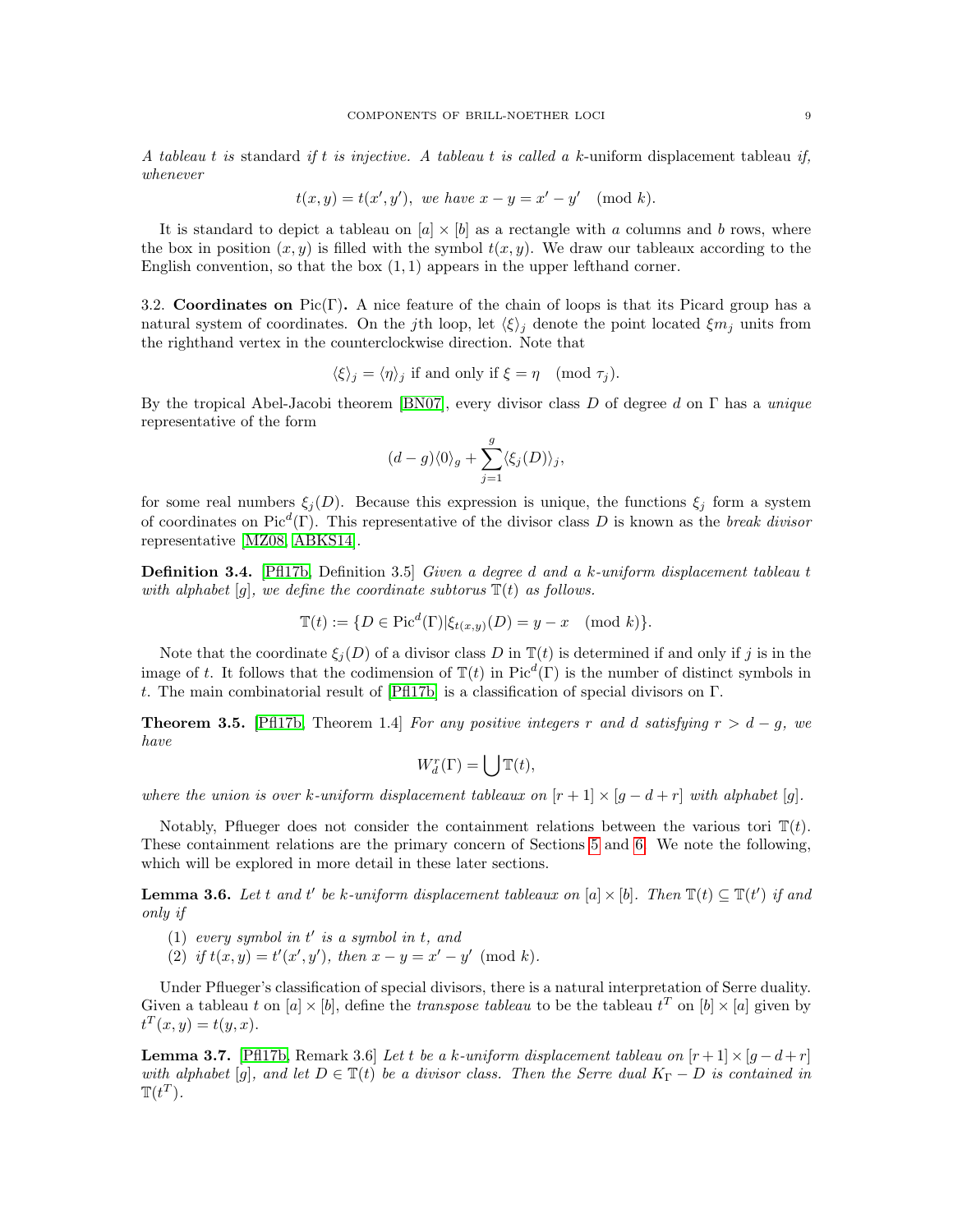3.3. Scrollar Tableaux. In [\[JR17\]](#page-20-4), Ranganathan and the second author consider a special type of k-uniform displacement tableaux, known as scrollar tableaux. Throughout this section, we fix positive integers a and b, and a positive integer  $\alpha \leq \{a, k-1\}$ , satisfying either  $\alpha \geq k - b$  or  $\alpha = a$ . As in Definition [2.5,](#page-4-0) we write

$$
a = q\alpha + \beta, \quad 0 \le \beta < \alpha
$$

and

$$
b = q'(k - \alpha) + \beta', \qquad 0 \le \beta' < k - \alpha.
$$

<span id="page-9-0"></span>**Definition 3.8.** Let t be a tableau on [a]  $\times$  [b]. We define t to be scrollar of type  $\alpha$  if it satisfies the following three conditions.

(1)  $t(x, y) = t(x', y')$  if and only if there exists an integer  $\ell$  such that both

$$
x'-x = \ell \alpha \text{ and } y'-y = \ell(\alpha - k).
$$

- (2) If  $\alpha = a$ , then  $t(1, y) > t(a, y + a k)$  for all  $y > k a$ .
- (3) If  $\alpha = k b$ , then  $t(x, 1) > t(x + b k, b)$  for all  $x > k b$ .

**Remark 3.9.** When  $k - b < \alpha < a$ , Definition [3.8](#page-9-0) agrees with [\[JR17,](#page-20-4) Definition 7.1], but in the edge cases the two definitions disagree. This is because, when  $\alpha$  is equal to a or  $k-b$ , every standard tableau satisfies [\[JR17,](#page-20-4) Definition 7.1] trivially. In Sections [5](#page-12-0) and [6,](#page-16-0) however, we will see that  $\mathbb{T}(t)$ is maximal only for tableaux satisfying Definition [3.8.](#page-9-0) We note that when  $\alpha < a$ , condition (1) implies an inequality analogous to that of condition (2), because

$$
t(1, y) = t(\alpha + 1, y + \alpha - k) > t(\alpha, y + \alpha - k).
$$

Similarly, when  $\alpha > k - b$ , condition (1) implies an inequality analogous to that of condition (3).

For the reader interested in comparing the definitions in the two papers, we provide a brief dictionary. The integer  $\alpha$  appearing here is the same as n in [\[JR17\]](#page-20-4). The integer  $\beta$  agrees with b in [\[JR17\]](#page-20-4), and q is equal to  $\lfloor \frac{a}{\alpha} \rfloor = \lfloor \frac{r+1}{n} \rfloor$ .

Example 3.10. A typical example of a scrollar tableau appears in Figure [3.](#page-9-1) Note that the boxes in the first  $\alpha$  columns necessarily contain distinct symbols, as do the boxes in the last  $k - \alpha$  rows. The symbols in the remaining boxes are obtained by repeatedly translating the symbols in this L-shaped region  $\alpha$  boxes rightward and  $k - \alpha$  boxes upward.

|                | $\sqrt{2}$ |  | 5 10 11 12           |  |
|----------------|------------|--|----------------------|--|
| 3              | 8          |  | 9 13 16 18           |  |
| 5 <sup>5</sup> |            |  | 10 11 12 15 17 20    |  |
| $\mathbf{Q}$   |            |  | 13 16 18 19 22 23    |  |
|                |            |  | 12 15 17 20 21 24 26 |  |

<span id="page-9-1"></span>FIGURE 3. A scrollar tableau of type 3, where  $k = 5$ .

**Example 3.11.** Figure [4](#page-10-0) depicts three different 3-uniform displacement tableaux on  $[3] \times [2]$ . The first tableau t is scrollar of type 2. To see this, note that there is only one pair of boxes whose  $x$ coordinates differ by a multiple of 2 and whose y coordinates differ by the same multiple of  $-1$ , and these boxes contain the same symbol. The second tableau  $t'$  is scrollar of type 1, because it is standard,  $t'(2,1) > t'(1,2)$ , and  $t'(3,1) > t'(2,2)$ . The final tableau  $t^*$  is not scrollar of either type. Specifically, it is not scrollar of type 1 because  $t^*(2,1) < t^*(1,2)$ , and it is not scrollar of type 2 because  $t^*(3,1) \neq t^*(1,2)$ . By Lemma [3.6,](#page-8-1) we see that  $\mathbb{T}(t^*) \subset \mathbb{T}(t)$ .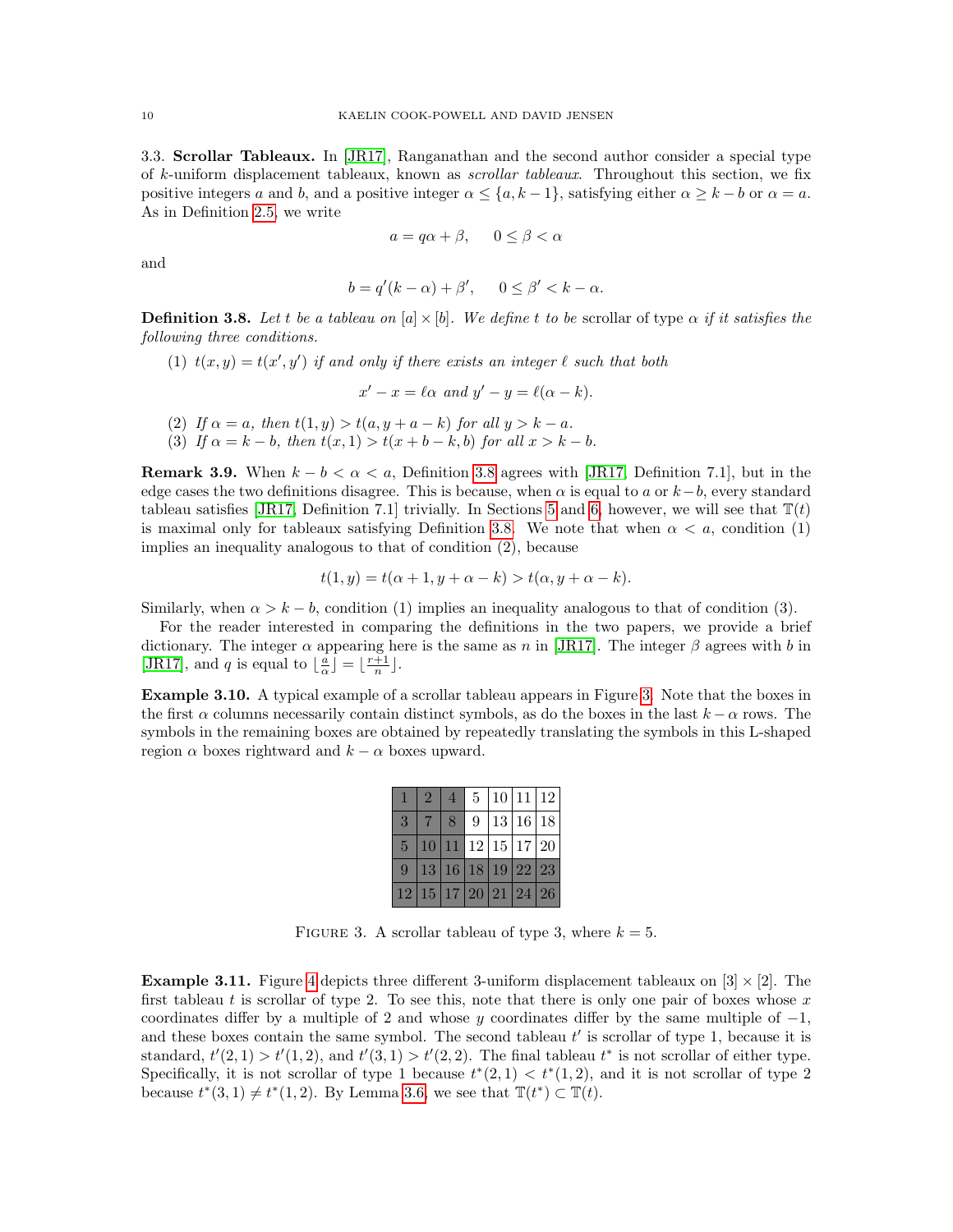<span id="page-10-0"></span>

|  |                       |  | $\mathbf{1}$<br>Ŧ, | 5 |  |   | 3 |
|--|-----------------------|--|--------------------|---|--|---|---|
|  | $\tilde{\phantom{a}}$ |  |                    |   |  | ۰ | ັ |

Figure 4. Three different 3-uniform displacement tableaux. The first two are scrollar of different types, and the third is not scrollar.

The following observation from [\[JR17\]](#page-20-4) is central to our argument.

<span id="page-10-1"></span>**Proposition 3.12.** Let t be a scrollar tableau of type  $\alpha$  on  $[r+1] \times [g-d+r]$  with alphabet [g]. Then  $g \geq |\mu_{\alpha}|$  and

$$
\dim \mathbb{T}(t) = g - |\mu_\alpha|.
$$

Proof. By [\[JR17,](#page-20-4) Proposition 7.4], we have

$$
\dim \mathbb{T}(t) = \rho(g, \alpha - 1, d) - (r + 1 - \alpha)k.
$$

The result then follows from Lemma [2.6.](#page-4-2)

Proposition [3.12](#page-10-1) suggests a connection between scrollar tableaux of type  $\alpha$  and the splitting type  $\mu_{\alpha}$ . This connection will be established in Proposition [4.1](#page-11-1) below. The following lemma is key to the proof of Proposition [4.1.](#page-11-1)

<span id="page-10-2"></span>**Lemma 3.13.** [\[JR17,](#page-20-4) Corollary 7.3] Let t be a scrollar tableau of type  $\alpha$ , and let  $D \in \mathbb{T}(t)$  be a sufficiently general divisor class. Then

(1) 
$$
\text{rk}(D - qg_k^1) = \beta - 1
$$
, and

(2)  $rk(D - (q+1)g_k^1) = -1.$ 

**Remark 3.14.** In Lemma [3.13,](#page-10-2) when we say that the divisor class  $D \in \mathbb{T}(t)$  is "sufficiently general". we mean that D lies in the complement of finitely many coordinate subtori of codimension at least 1 in  $\mathbb{T}(t)$ . In particular, the set of divisor classes in  $\mathbb{T}(t)$  satisfying the conclusion of Lemma [3.13](#page-10-2) is open and dense in  $\mathbb{T}(t)$ .

Much of  $\vert JRI7 \vert$  is devoted to a lifting result for divisor classes in  $\mathbb{T}(t)$  when t is a scrollar tableau. Unfortunately, [\[JR17\]](#page-20-4) does not establish this lifting result for all scrollar tableaux, but only for those that satisfy the following condition.

**Definition 3.15.** We say that a tableau t has no vertical steps if

 $t(x, y + 1) \neq t(x, y) + 1$  for all x, y such that  $k \leq t(x, y) \leq q - k$ .

We note that if  $g \geq |\mu_{\alpha}|$  and  $\alpha > 1$ , then there exists a scrollar tableau of type  $\alpha$  with no vertical steps. For example, the transpose of the tableau defined in the proof of [\[Pfl17a,](#page-20-3) Lemma 3.5] has no vertical steps. An example of such a tableau appears in Figure [5.](#page-10-3) Although the symbol 22 appears directly above the symbol 23, it is larger than  $g - k$ , so this tableau satisfies the definition.

|   | 3 | 7 <sup>1</sup>       | 8   9   13 |  |
|---|---|----------------------|------------|--|
| 5 | 6 | 10 11 12 16          |            |  |
| 8 |   | 9 13 14 15 19        |            |  |
|   |   | 10 11 12 16 17 18 22 |            |  |
|   |   | 13 14 15 19 20 21 23 |            |  |

<span id="page-10-3"></span>FIGURE 5. A scrollar tableau with no vertical steps.

The following proposition is one of the main technical results of [\[JR17\]](#page-20-4). In this proposition and throughout Section [4,](#page-11-0) we let  $K$  be an algebraically closed, non-archimedean valued field of equicharacteristic zero.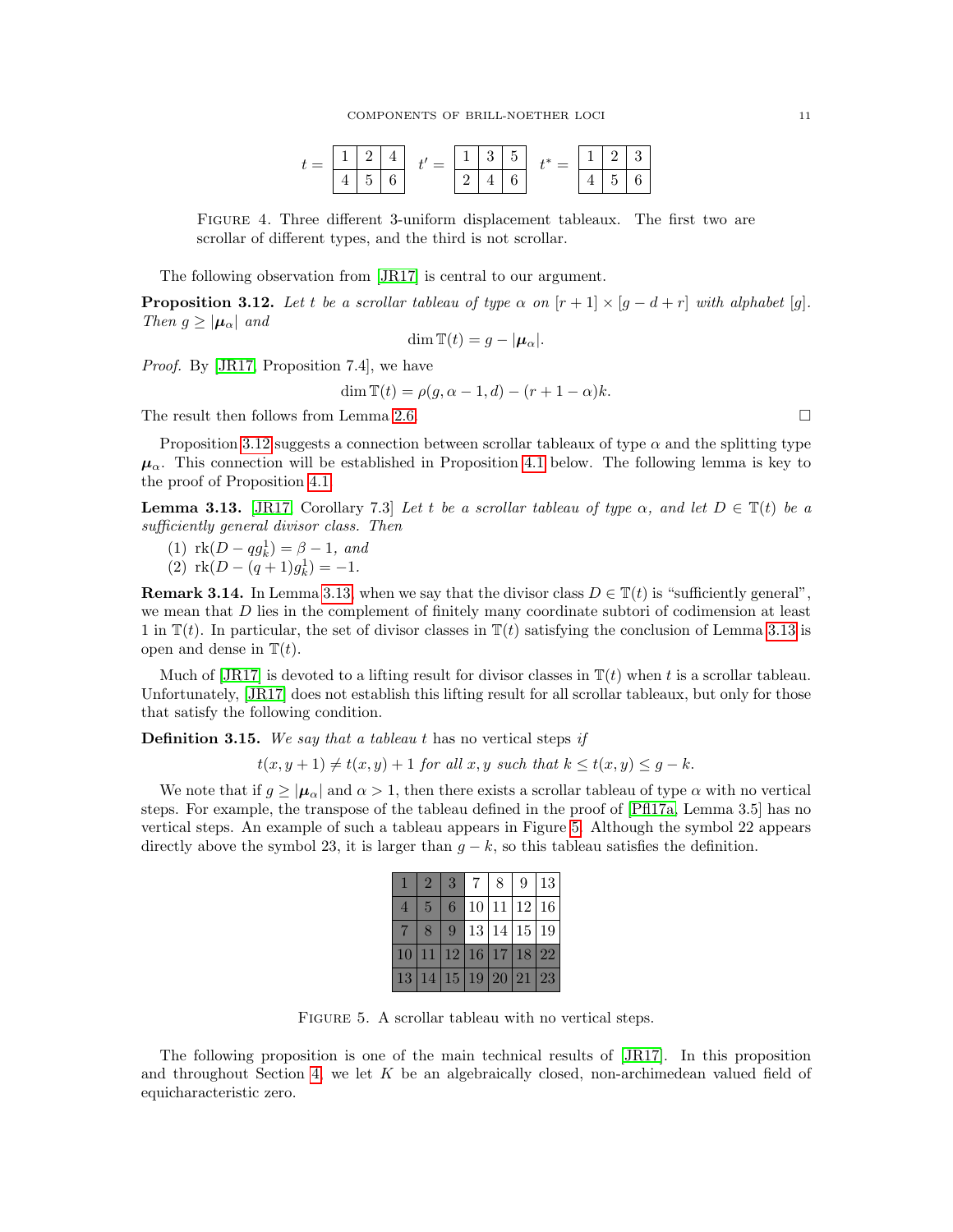<span id="page-11-6"></span>**Proposition 3.16.** [\[JR17,](#page-20-4) Proposition 9.2] Let t be a scrollar tableau of type  $\alpha$  with no vertical steps, and let  $D \in \mathbb{T}(t)$  be a sufficiently general divisor class. Then there exists a curve C of genus g and gonality k over K with skeleton  $\Gamma$ , and a divisor class  $\mathcal{D} \in W_d^r(C)$  specializing to D.

# 4. Connections Between Combinatorics and Algebraic Geometry

<span id="page-11-0"></span>In this section, we demonstrate the connection between our combinatorial and geometric results. Specifically, we show that Theorem [1.4](#page-2-2) implies Theorem [1.3.](#page-1-2) To begin, we establish the connection between scrollar tableaux of type  $\alpha$  and the splitting types  $\mu_{\alpha}$ .

<span id="page-11-1"></span>**Proposition 4.1.** Let C be a curve of genus g and gonality k over K with skeleton  $\Gamma$ . Let t be a scrollar tableau of type  $\alpha$ , let  $D \in \mathbb{T}(t)$  be a sufficiently general divisor class, and let  $D \in W_d^r(C)$  be a divisor that specializes to D. Then  $\mathcal{D} \in W^{\mu_\alpha}(C)$ .

*Proof.* Let  $\mu$  denote the splitting type of  $\pi_*\mathcal{O}(\mathcal{D})$ . By Lemma [3.13,](#page-10-2) we have

$$
\operatorname{rk}(D - qg_k^1) = \beta - 1,
$$
  

$$
\operatorname{rk}(D - (q+1)g_k^1) = -1.
$$

By Baker's Specialization Lemma [\[Bak08\]](#page-20-10), it follows that

<span id="page-11-3"></span>
$$
(1) \t\t\t h^0(\mathcal{D} - qg_k^1) \le \beta,
$$

<span id="page-11-2"></span>(2) 
$$
h^{0}(\mathcal{D} - (q+1)g_{k}^{1}) = 0.
$$

Recall that, if  $t^T$  denotes the transpose of t, then the Serre dual  $K_{\Gamma}-D$  is contained in  $\mathbb{T}(t^T)$ . Note that  $t^T$  is also a scrollar tableau. By Lemma [3.13,](#page-10-2) therefore, since  $K_{\Gamma} - D$  is sufficiently general, we see that

$$
rk(K_{\Gamma} - D - q'g_{k}^{1}) = \beta' - 1,
$$
  

$$
rk(K_{\Gamma} - D - (q' + 1)g_{k}^{1}) = -1.
$$

By Baker's Specialization Lemma, it follows that

<span id="page-11-5"></span>
$$
(3) \t\t\t h^0(K_C - \mathcal{D} - q' g_k^1) \le \beta',
$$

<span id="page-11-4"></span>(4) 
$$
h^0(K_C - \mathcal{D} - (q' + 1)g_k^1) = 0.
$$

By ( $\star$ ), [\(2\)](#page-11-2) implies that  $\mu_k \leq q$  and [\(1\)](#page-11-3) implies that  $\mu_{k-\beta} \leq q-1$ . It follows that

$$
\mu_{k-\alpha+1} + \cdots + \mu_{k-\alpha+\ell} \leq \mu_{\alpha,k-\alpha+1} + \cdots + \mu_{\alpha,k-\alpha+\ell}
$$
 for all  $\ell \leq \alpha$ .

Similarly, [\(4\)](#page-11-4) implies that  $\mu_1 \ge -q -2$ , and [\(3\)](#page-11-5) implies that  $\mu_{\beta'+1} \ge -q -1$ . It follows that

$$
\mu_1 + \dots + \mu_\ell \ge \mu_{\alpha,1} + \dots + \mu_{\alpha,\ell} \quad \text{for all } \ell \le k - \alpha.
$$

Putting these together, we see that  $\mu \ge \mu_{\alpha}$ . By Proposition [2.11,](#page-6-0) however,  $\mu_{\alpha}$  is maximal, hence  $\mu = \mu_{\alpha}$ .

<span id="page-11-7"></span>Corollary 4.2. Let t be a scrollar tableau of type  $\alpha$  with no vertical steps, and let  $D \in \mathbb{T}(t)$  be a sufficiently general divisor class. Then there exists a curve  $C$  of genus g and gonality k over  $K$  with skeleton Γ, and a divisor class  $D \in W^{\mu_\alpha}(C)$  specializing to D.

*Proof.* By Proposition [3.16,](#page-11-6) there exists a curve C of genus q and gonality k over K with skeleton Γ, and a divisor class  $\mathcal{D} \in W_d^r(C)$  specializing to D. By Proposition [4.1,](#page-11-1) the divisor class  $\mathcal D$  is in  $W^{\mu_{\alpha}}(C).$ 

We now show that Theorem [1.4](#page-2-2) implies Theorem [1.3.](#page-1-2) We do this in two steps. First, we obtain an upper bound on a particular component of  $W_d^r(C)$ .

<span id="page-11-8"></span>**Proposition 4.3.** Let C and D be as in Corollary [4.2,](#page-11-7) and let Y be any irreducible component of  $W_d^r(C)$  containing  $\mathcal{D}$ . Then

$$
\dim \mathcal{Y} \leq g - |\mu_\alpha|.
$$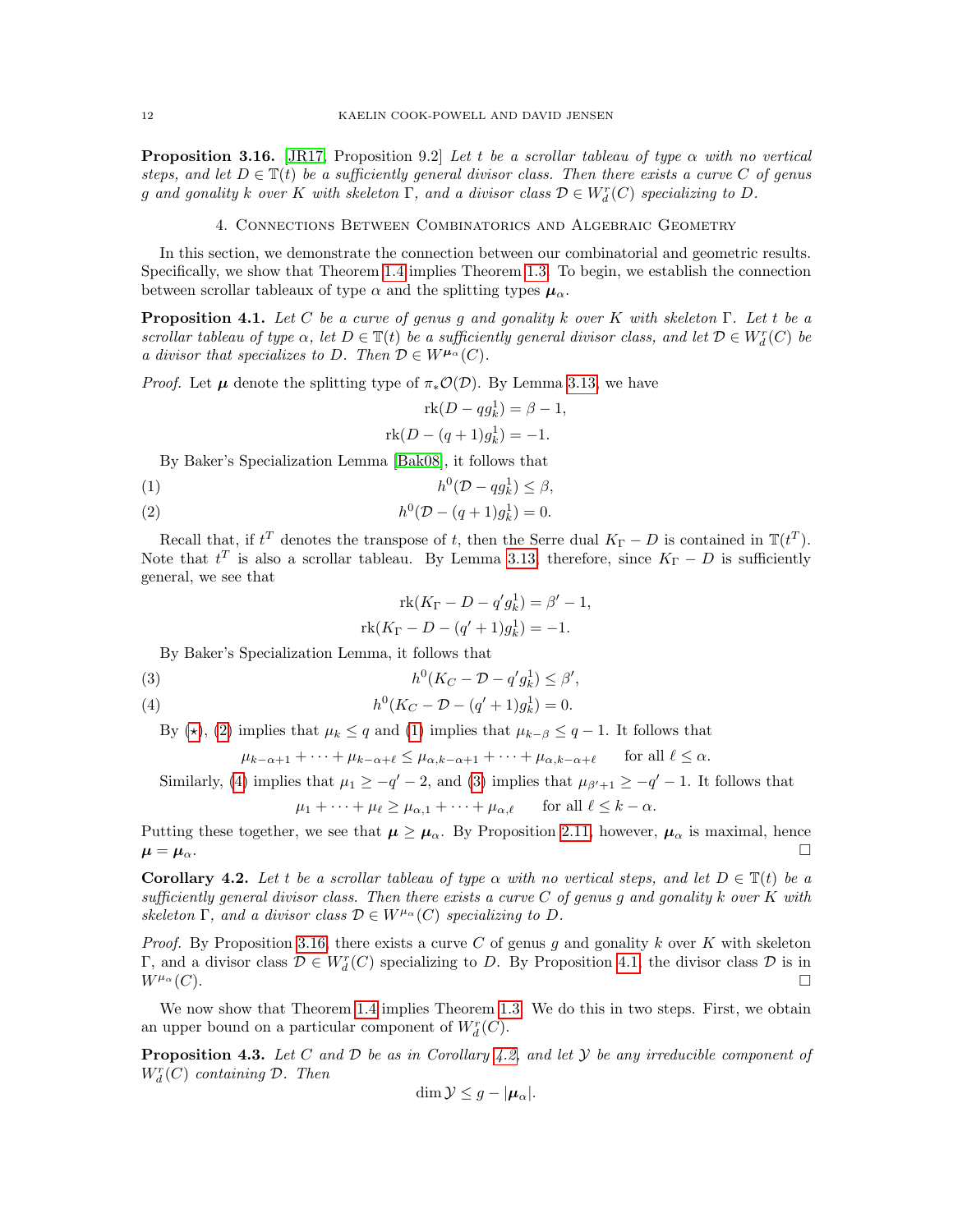Proof. By [\[Gub07,](#page-20-15) Theorem 6.9],

$$
\dim \mathcal{Y} = \dim \operatorname{Trop} \mathcal{Y}.
$$

By Baker's Specialization Lemma, we see that Trop  $\mathcal{Y} \subseteq W_d^r(\Gamma)$ . It follows that dim  $\mathcal{Y}$  cannot exceed the local dimension of  $W_d^r(\Gamma)$  in a neighborhood of D. By Theorem [1.4,](#page-2-2)  $\mathbb{T}(t)$  is maximal with respect to containment in  $W_d^r(\Gamma)$ , and since  $D \in \mathbb{T}(t)$  is sufficiently general, the local dimension of  $W_d^r(\Gamma)$ in a neighborhood of D is equal to that of  $\mathbb{T}(t)$ . Finally, by Proposition [3.12,](#page-10-1) we have

$$
\dim \mathcal{Y} \leq \dim \mathbb{T}(t) = g - |\boldsymbol{\mu}_{\alpha}|.
$$

*Proof that Theorem [1.4](#page-2-2) implies Theorem [1.3.](#page-1-2)* The case  $k = 2$  is classical, so we assume that  $k \geq 3$ . Let  $\alpha \le \min\{r+1, k-1\}$  be a positive integer satisfying either  $\alpha \ge k - (g - d + r)$  or  $\alpha = r + 1$ . If  $\alpha \geq k - (g - d + r)$ , then applying Serre duality exchanges  $\alpha$  with  $k - \alpha$ , so we may assume that  $\alpha > 1$ .

Since  $|\mu| \leq g$  and  $\alpha > 1$ , there exists a scrollar tableau t of type  $\alpha$  with no vertical steps. Let  $D \in \mathbb{T}(t)$  be a sufficiently general divisor class. By Corollary [4.2,](#page-11-7) there exists a curve C of genus g and gonality k over K with skeleton Γ, and a divisor class  $\mathcal{D} \in W^{\mu_\alpha}(C)$  specializing to D. If  $\mathcal Y$  is an irreducible component of  $W^{\mu\alpha}(C)$  containing  $D$ , then by Proposition [4.3,](#page-11-8) we have

$$
\dim \mathcal{Y} \leq g - |\mu_\alpha|.
$$

It therefore suffices to prove the reverse inequality.

The rest of the proof is identical to that of [\[JR17,](#page-20-4) Theorem 9.3], which we reproduce here for the sake of completeness. Let  $\mathcal{M}_g^k$  be the moduli space of curves of genus g that admit a degree k map to  $\mathbb{P}^1$ , let  $\mathcal{C}_k$  be the universal curve, and let  $\mathcal{W}^{\mu_\alpha}$  be the universal splitting-type locus over  $\mathcal{M}_{g}^{k}$ . Let  $\mathcal{W}^{\mu_{\alpha}}$  be the locus in the symmetric dth fiber power of  $\mathcal{C}_{k}$  parameterizing divisors  $\mathcal{D}$  such that  $\pi_*\mathcal{O}(\mathcal{D})$  has splitting type  $\mu_\alpha$ .

We work in the Berkovich analytic domain of  $k$ -gonal curves whose skeleton is a  $k$ -gonal chain of loops. By Corollary [4.2,](#page-11-7) the tropicalization of  $\mathcal{W}^{\mu_{\alpha},an}$  has dimension at least

$$
3g-5+2k-|\boldsymbol{\mu}_{\alpha}|+r.
$$

If  $\pi_*\mathcal{O}(\mathcal{D}) \cong \mathcal{O}(\mu_\alpha)$ , then D has rank exactly r. It follows that  $\mathcal{W}^{\mu_\alpha}$  has dimension at least

$$
3g-5+2k-|\mu_{\alpha}|.
$$

By Corollary [4.2,](#page-11-7) there is an irreducible component of  $W^{\mu_\alpha}$  whose tropicalization contains pairs of the form  $(\Gamma, \mathcal{D})$  where  $\Gamma$  is a k-gonal chain of loops and  $\mathcal{D} \in \mathbb{T}(t)$  is sufficiently general. The image of this component in  $\mathcal{M}_g^{k,\text{trop}}$  has dimension  $2g-5+2k$ . It follows that this component dominates  $\mathcal{M}_g^k$ , and the fibers have dimension at least  $g - |\mu_\alpha|$ .

Combining the two bounds, we see that there exists an irreducible component  $\mathcal Y$  of  $W^{\mu_\alpha}(C)$ , containing D, of dimension  $g - |\mu_{\alpha}|$ . If Z is a component of  $W_d^r(C)$  containing Y, then by Proposition [4.3,](#page-11-8) we see that

$$
\dim \mathcal{Z} = \dim \mathcal{Y}.
$$

It follows that  $\mathcal Z$  is the closure of  $\mathcal Y$ .

### 5. Maximality of Scrollar Tableaux

<span id="page-12-0"></span>Having established that Theorem [1.3](#page-1-2) follows from our combinatorial results, it remains to prove the combinatorial results. The goal of this section is to prove the following.

<span id="page-12-1"></span>**Theorem 5.1.** Let t be a scrollar tableau of type  $\alpha$  on  $[a] \times [b]$ . Then  $\mathbb{T}(t)$  is maximal with respect to containment.

 $\hfill \square$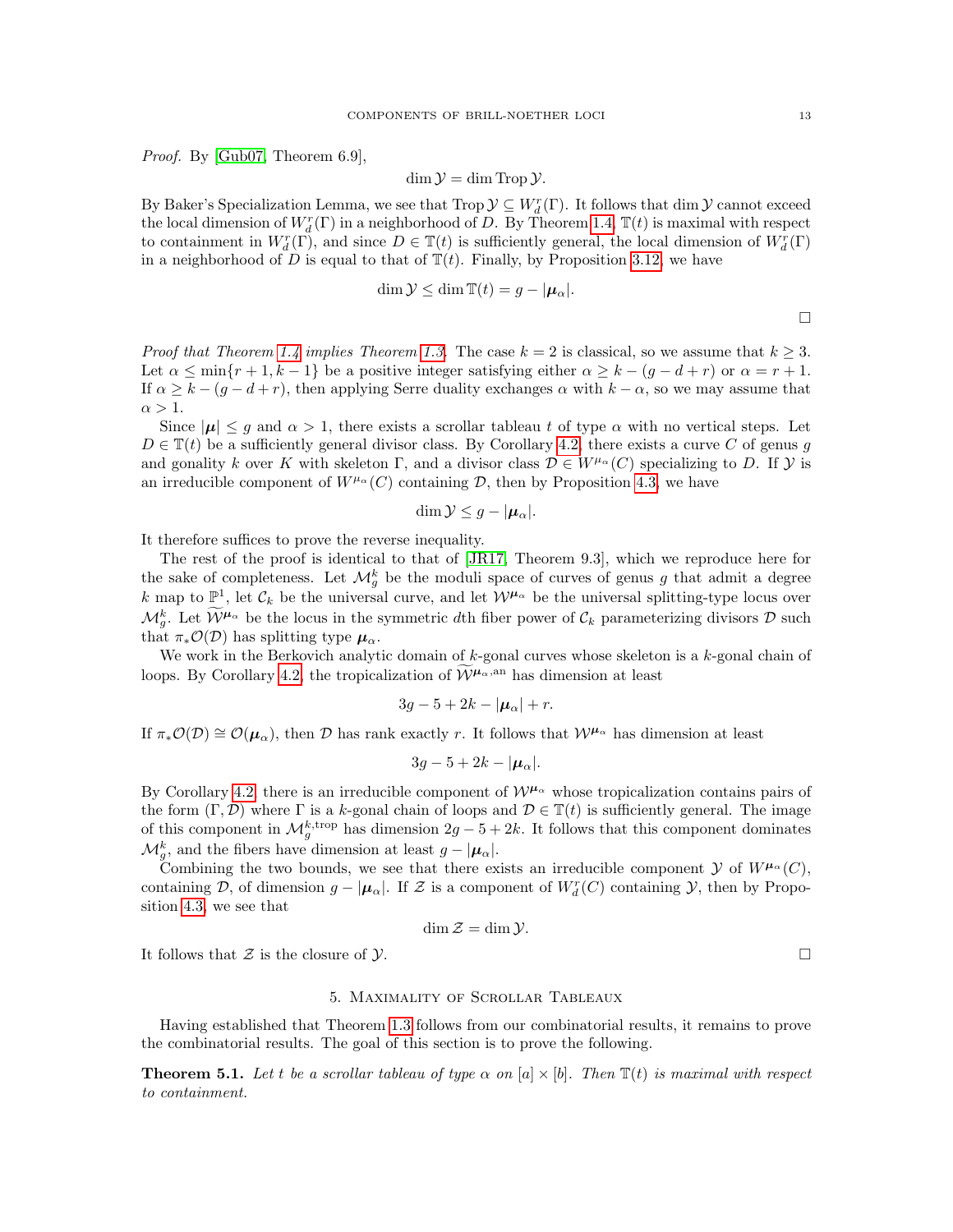Before proving Theorem [5.1,](#page-12-1) we first make two simple observations. These will be useful because, if  $\mathbb{T}(t) \subseteq \mathbb{T}(t')$ , then by Lemma [3.6,](#page-8-1) for every box  $(n, m)$  in  $[a] \times [b]$ , there exists a box  $(x, y)$  such that  $t'(n,m) = t(x, y)$ . Our argument will break into cases, depending on the location of  $(x, y)$ relative to that of  $(n, m)$ .

<span id="page-13-0"></span>**Lemma 5.2.** Let  $\alpha$  be a positive integer and  $(n, m)$  any box in  $[a] \times [b]$ . For any box  $(x, y)$  in  $[a] \times [b]$ , there exists an integer  $\ell$  such that one of the following holds:

- (1)  $x \le n \ell \alpha$  and  $y \le m + \ell(k \alpha)$ ,
- (2)  $x \ge n \ell \alpha$  and  $y \ge m + \ell(k \alpha)$ , or
- (3)  $n (\ell + 1)\alpha < x < n \ell\alpha$  and  $m + \ell(k \alpha) < y < m + (\ell + 1)(k \alpha)$ .

*Proof.* By the division algorithm, there exists an integer  $\ell$  such that

$$
n - (\ell + 1)\alpha < x \le n - \ell \alpha.
$$

If  $y \le m+\ell(k-\alpha)$ , then case (1) holds. If  $y \ge m+(\ell+1)(k-\alpha)$ , or if  $x = n-\ell\alpha$  and  $y \ge m+\ell(k-\alpha)$ , then case (2) holds. Otherwise,  $x \neq n - \ell \alpha$ , and case (3) holds.

Lemma [5.2](#page-13-0) is illustrated in Figure [6.](#page-13-1) Boxes of the form  $(n - \ell \alpha, m + \ell(k - \alpha))$  are labeled with stars, and the three cases of Lemma [5.2](#page-13-0) are depicted in gray. Note that every box is contained in one of the three gray regions.

|         |  |  | $\star$ |  |  |         |  | $\star$ |         |  |          |  |  |
|---------|--|--|---------|--|--|---------|--|---------|---------|--|----------|--|--|
|         |  |  |         |  |  |         |  |         |         |  |          |  |  |
|         |  |  |         |  |  | $\star$ |  |         |         |  | $^\star$ |  |  |
|         |  |  |         |  |  |         |  |         |         |  |          |  |  |
| $\star$ |  |  |         |  |  |         |  |         | $\star$ |  |          |  |  |
|         |  |  |         |  |  |         |  |         |         |  |          |  |  |

<span id="page-13-1"></span>FIGURE 6. The three regions described in Lemma [5.2.](#page-13-0)

**Remark 5.3.** If  $\alpha$  is equal to either a or  $k - b$ , then the integer  $\ell$  in Lemma [5.2](#page-13-0) can be taken to be one of −1, 0, or 1, as illustrated in Figure [7.](#page-13-2) If  $\ell = \pm 1$ , then the box  $(n - \ell \alpha, m + \ell(k - \alpha))$  is not contained in  $[a] \times [b]$ .

| ٠ |  |         |  |              |
|---|--|---------|--|--------------|
|   |  | $\star$ |  |              |
|   |  |         |  | $\mathbf{z}$ |

<span id="page-13-2"></span>FIGURE 7. When  $\alpha = k - b$ , the integer  $\ell$  can be taken to be one of  $-1$ , 0, or 1.

The following simple lemma is key to our argument.

<span id="page-13-3"></span>**Lemma 5.4.** Let  $\alpha$  be a positive integer, let  $(n, m)$  be any box in  $[a] \times [b]$ , and  $(x, y)$  a box satisfying condition (3) of Lemma [5.2.](#page-13-0) Then

$$
x - y \not\equiv n - m \pmod{k}.
$$

Proof. Since

$$
n - (\ell + 1)a < x < n - \ell a
$$

and

$$
m + \ell(k - a) < y < m + (\ell + 1)(k - a),
$$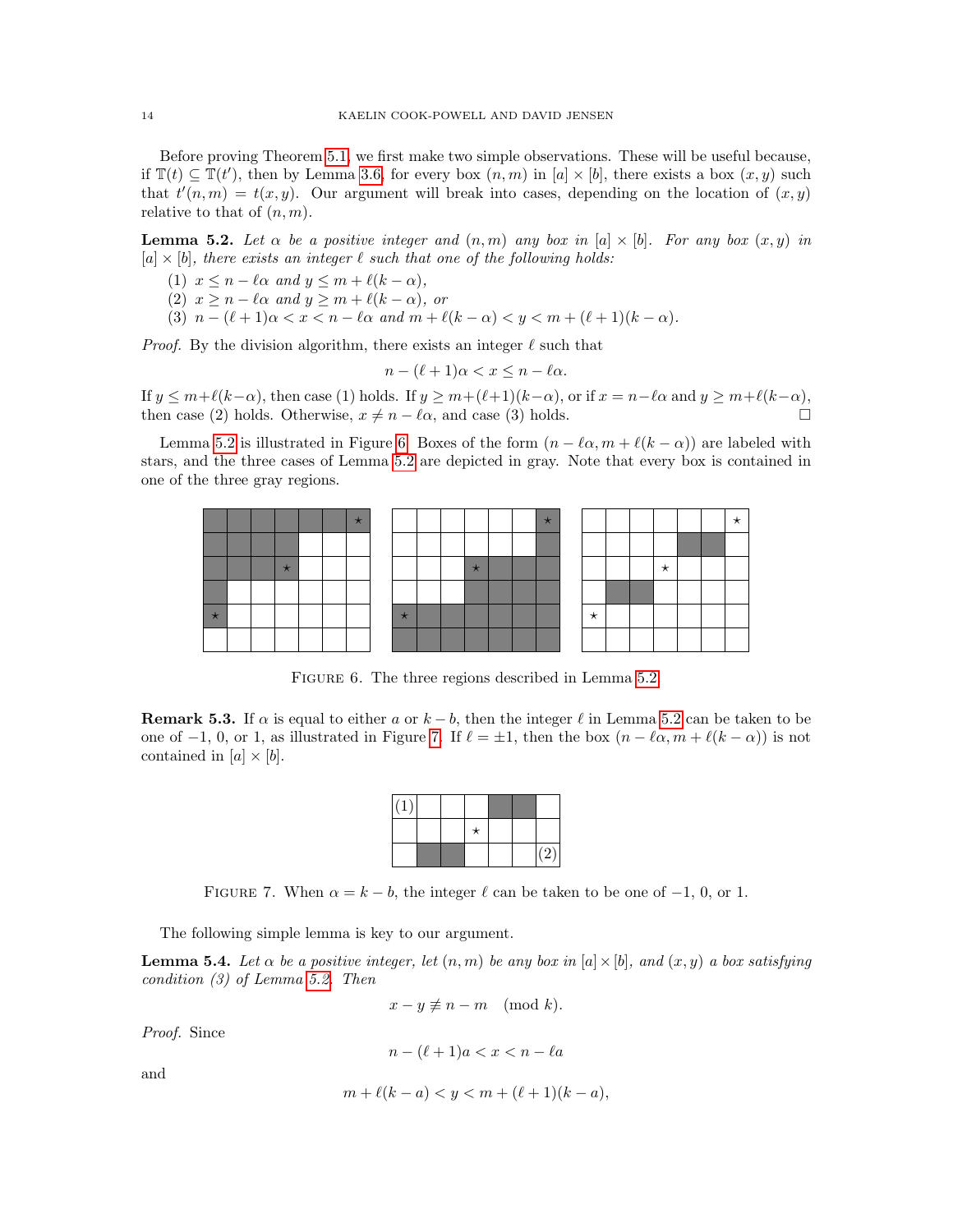we have

$$
(n-m) - (\ell+1)k < x - y < (n-m) - \ell k.
$$

Hence  $x - y \neq n - m \pmod{k}$ .

We are now prepared to prove the main result of this section, the maximality of scrollar tableaux.

*Proof of Theorem [5.1.](#page-12-1)* Let t' be a k-uniform displacement tableau such that  $\mathbb{T}(t) \subseteq \mathbb{T}(t')$ . We will show that  $t = t'$ . We first demonstrate, by induction, that  $t'(n, m) \ge t(n, m)$  for all  $(n, m) \in [a] \times [b]$ . The base case  $t'(1,1) \geq t(1,1)$  holds because, by Lemma [3.6,](#page-8-1)  $t'(1,1)$  must be a symbol in t, and  $t(1, 1)$  is the smallest symbol in t.

For our inductive hypothesis, suppose that  $t'(x, y) \ge t(x, y)$  for all  $(x, y)$  such that  $x \le n$  and  $y \leq m$ , not both equal. We will show that  $t'(n,m) \geq t(n,m)$ . By Lemma [3.6,](#page-8-1) there exists  $(x, y) \in$  $[a] \times [b]$  such that  $t'(n,m) = t(x,y)$ . By Lemma [5.2,](#page-13-0) there exists an integer  $\ell$  such that one of the following holds:

(1) 
$$
x \le n - \ell \alpha
$$
 and  $y \le m + \ell(k - \alpha)$ ,

- (2)  $x \ge n \ell \alpha$  and  $y \ge m + \ell(k \alpha)$ , or
- (3)  $n (\ell + 1)\alpha < x < n \ell\alpha$  and  $m + \ell(k \alpha) < y < m + (\ell + 1)(k \alpha)$ .

If  $(x, y)$  satisfies (3), then by Lemma [5.4,](#page-13-3)  $x - y \neq n - m \pmod{k}$ , a contradiction to Lemma [3.6.](#page-8-1) Hence  $(x, y)$  must satisfy either (1) or (2).

There are now two cases to consider – the case where the box  $(n - \ell \alpha, m + \ell(k - \alpha))$  is contained in [a]  $\times$  [b], and the case where it is not. We first consider the case where  $(n - \ell \alpha, m + \ell(k - \alpha))$  is contained in  $[a] \times [b]$ . Notice that, if  $\alpha$  is equal to  $a$  or  $k - b$ , then in this case we must have  $\ell = 0$ . If  $(x, y)$  satisfies  $(2)$ , then

$$
t(x, y) \ge t(n - \ell \alpha, m + \ell(k - \alpha)) = t(n, m),
$$

hence  $t'(n,m) \ge t(n,m)$ , as desired. If  $(x, y)$  satisfies (1) and  $(x, y) \ne (n - \ell \alpha, m + \ell(k - \alpha))$ , we have either

$$
t'(n, m) = t(x, y) \le t(n - \ell\alpha - 1, m + \ell(k - \alpha)),
$$
 or  
\n $t'(n, m) = t(x, y) \le t(n - \ell\alpha, m + \ell(k - \alpha) - 1).$ 

First, assume that  $n, m > 1$ . Since t is scrollar, we have

$$
t(n - \ell\alpha - 1, m + \ell(k - \alpha)) = t(n - 1, m)
$$
 and  
 $t(n - \ell\alpha, m + \ell(k - \alpha) - 1) = t(n, m - 1).$ 

By our inductive hypothesis, however, we have  $t(n-1,m) \le t'(n-1,m)$  and  $t(n,m-1) \le t'(n,m-1)$ . This guarantees that either  $t'(n,m) \leq t'(n-1,m)$  or  $t'(n,m) \leq t'(n,m-1)$ , a contradiction. It follows that

$$
t'(n, m) = t(x, y) = t(n - \ell \alpha, m + \ell(k - \alpha)) = t(n, m).
$$

Now, suppose that  $m = 1$  and  $n > 1$ . The case where  $n = 1$  will follow from a similar argument. Without loss of generality, let  $\ell$  be the smallest integer such that  $(x, y)$  is above and to the right of  $(n - \ell \alpha, m + \ell(k - \alpha))$ . If  $x < n - \ell \alpha$ , then the conclusion follows from the argument above. On the other hand, if  $x = n - \ell \alpha$ , then since

$$
m + (\ell - 1)(k - \alpha) < y < m + \ell(k - \alpha),
$$

we see that  $x - y \neq n - m \pmod{k}$ , a contradiction to Lemma [3.6.](#page-8-1)

We now turn to the case where  $(n - \ell \alpha, m + \ell(k - \alpha))$  is not contained in [a]  $\times$  [b]. First, suppose that  $(x, y)$  satisfies (2). In this case, either  $n - \ell \alpha \leq 0$  or  $m + \ell(k - \alpha) \leq 0$ , but not both. We will assume that  $n - \ell \alpha \leq 0$ ; the other case follows by a similar argument. If  $\ell$  is any integer satisfying  $n - \ell \alpha \leq 0$ , then  $(x, y)$  is below and to the right of  $(1, m + \ell(k - \alpha))$ . We may therefore assume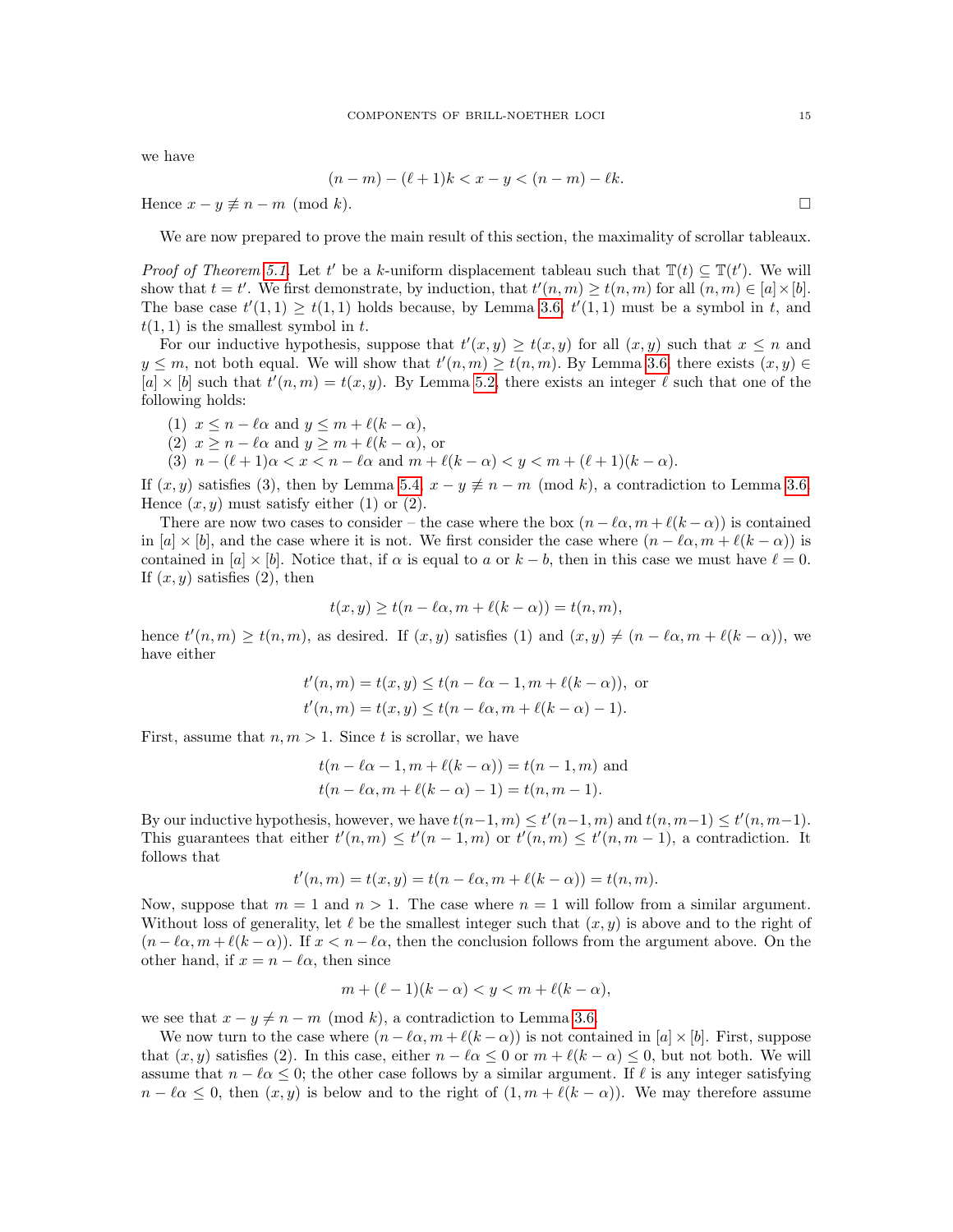without loss of generality that  $\ell$  is the minimal integer such that  $n-\ell\alpha \leq 0$ . If  $\alpha$  is equal to a, then  $\ell = 1$ . Because t is scrollar, we observe that

$$
t'(n, m) = t(x, y) \ge t(1, m + \ell(k - \alpha)) > t(\alpha, m + (\ell - 1)(k - \alpha))
$$
  
 
$$
\ge t(n - (\ell - 1)\alpha, m + (\ell - 1)(k - \alpha)) = t(n, m).
$$

Now, suppose that  $(x, y)$  satisfies (1). In this case, either  $b < m + \ell(k - \alpha)$  or  $a < n - \ell \alpha$ , but not both. We will assume that  $b < m + \ell(k - \alpha)$ . The other case follows by a similar argument. Without loss of generality, assume that  $\ell$  is the minimal integer such that  $b < m + \ell(k - \alpha)$ . As above, if  $\alpha = k - b$ , then  $\ell = 1$ . If  $y \le m + (\ell - 1)(k - \alpha)$ , then by replacing  $\ell$  with  $\ell - 1$ , we may reduce to the case where  $(n - \ell \alpha, m + \ell(k - \alpha))$  is in  $[a] \times [b]$ . We may therefore assume that

$$
m + (\ell - 1)(k - \alpha) < y \le b < m + \ell(k - \alpha).
$$

This situation is illustrated in Figure [8.](#page-15-0) The boxes  $(n - \ell \alpha, m + \ell(k - \alpha))$  and  $(n - (\ell - 1)\alpha, m + \ell(k - \alpha))$  $(\ell - 1)(k - \alpha)$  are labeled with stars, the box  $(n - \ell \alpha, b)$  is labeled with a diamond, and the box  $(x, y)$  is located somewhere in the shaded region.

<span id="page-15-0"></span>FIGURE 8. An illustration of the case where  $(n-\ell\alpha, m+\ell(k-\alpha))$  is not contained in  $[a] \times [b]$ .

If  $x = n - \ell \alpha$ , then since

$$
m + (\ell - 1)(k - \alpha) < y < m + \ell(k - \alpha)
$$

we see that  $x - y \neq n - m \pmod{k}$ , a contradiction to Lemma [3.6.](#page-8-1) We may therefore assume that  $x < n - \ell \alpha$ . Because t is scrollar, we have

$$
t'(n,m) = t(x,y) \le t(n - \ell\alpha - 1, b) < t(n - (\ell - 1)\alpha - 1, b + 1 - (k - \alpha))
$$
  

$$
\le t(n - (\ell - 1)\alpha - 1, m + (\ell - 1)(k - \alpha)) = t(n - 1, m).
$$

By induction, however, we have  $t(n-1,m) \le t'(n-1,m)$ , hence  $t'(n,m) \le t'(n-1,m)$ , a contradiction.

Thus, in every case we see that  $t'(n,m) \ge t(n,m)$ . We now show that  $t'(n,m) \le t(n,m)$  for all  $(n, m) \in [a] \times [b]$ . Combining the two inequalities, we see that  $t' = t$ . Given a tableau t, define the "rotated" tableau  $t_R$  as follows:

$$
t_R(x,y) = g + 1 - t(a + 1 - x, b + 1 - y).
$$

(See Figure [9](#page-16-1) for an example.) Returning to our tableaux t and  $t'$ , we see that by definition, both  $t_R$ and  $t_R'$  are k-uniform displacement tableaux, the tableau  $t_R$  is scrollar, and  $\mathbb{T}(t_R) \subseteq \mathbb{T}(t_R')$ . By the argument above, we see that  $t_R'(n,m) \ge t_R(n,m)$  for all  $(n,m) \in [a] \times [b]$ , hence  $t'(n,m) \le t(n,m)$ for all  $(n, m) \in [a] \times [b]$ , and the conclusion follows.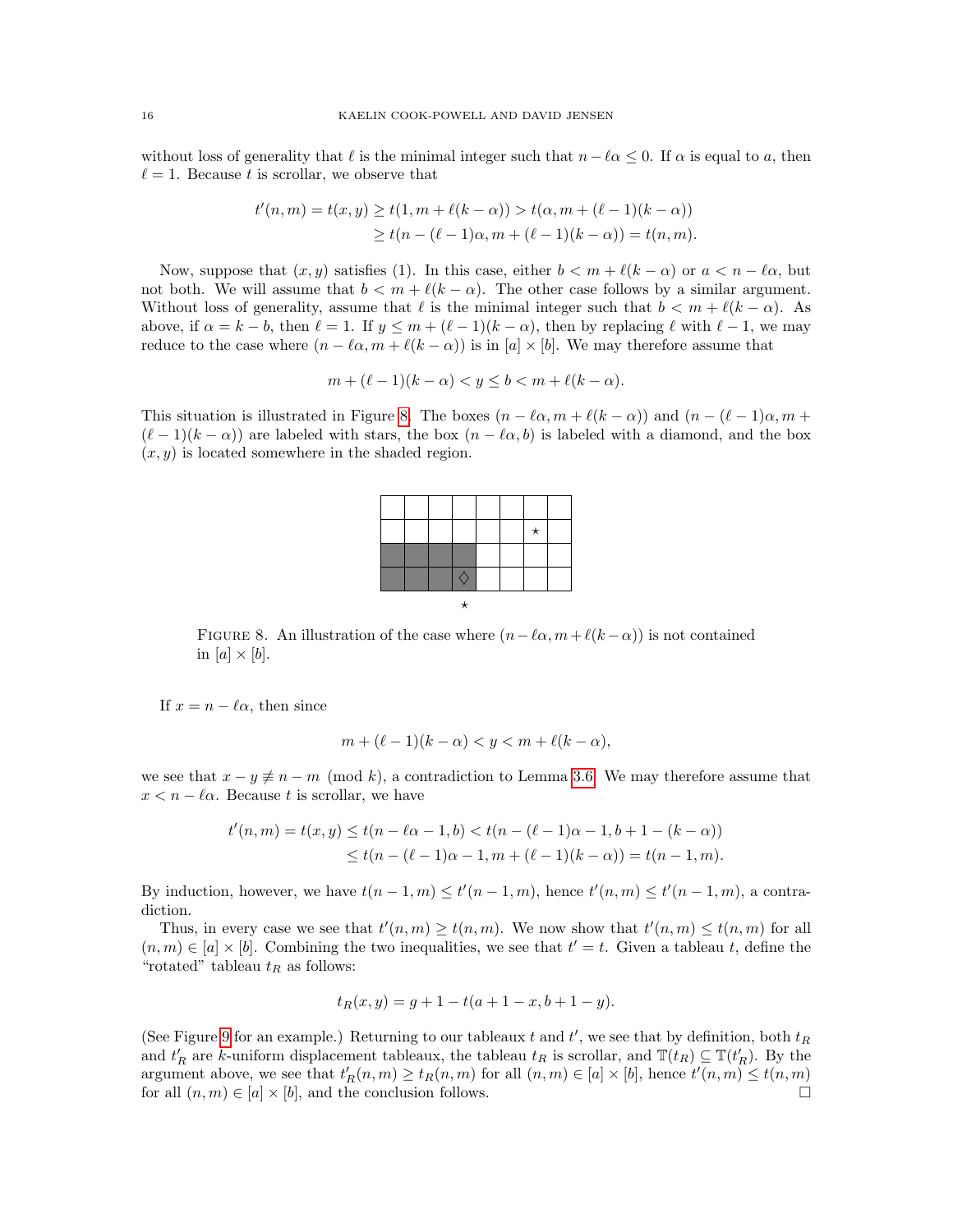|                      |                     | $\sqrt{2}$ |   | 5   10   11   12 |  | 26 24 21 20 17 15 12                                            |  |                |    |  | 6 <sup>1</sup> |  | 17 10 12 15                                                                      |  |
|----------------------|---------------------|------------|---|------------------|--|-----------------------------------------------------------------|--|----------------|----|--|----------------|--|----------------------------------------------------------------------------------|--|
|                      |                     |            | 9 | 13 16 18         |  | $\vert 23 \vert 22 \vert 19 \vert 18 \vert 16 \vert 13 \vert 9$ |  |                |    |  | 8              |  | 9 11 14 18                                                                       |  |
| 5 <sup>5</sup>       | 10 11 12 15 17 20   |            |   |                  |  | 20 17 15 12 11 10                                               |  |                |    |  |                |  | $10\overline{)12\overline{)15\overline{16\overline{)17\overline{22\overline{}}}$ |  |
|                      | 9 13 16 18 19 22 23 |            |   |                  |  | 18 16 13 9                                                      |  | 8              | -3 |  |                |  | $11 \mid 14 \mid 18 \mid 19 \mid 20 \mid 24$                                     |  |
| 12 15 17 20 21 24 26 |                     |            |   |                  |  | 12 11                                                           |  | $\overline{4}$ |    |  |                |  | 15 16 17 22 23 25 26                                                             |  |

Figure 9. To obtain the "rotation" of the tableau on the left, first rotate 180 degrees, and then subtract each entry from  $q + 1$ .

<span id="page-16-1"></span>6. Non-Existence of Other Maximal Tableaux

<span id="page-16-0"></span>In this section, we prove the following.

<span id="page-16-2"></span>**Theorem 6.1.** Let t be a k-uniform displacement tableau on  $[a] \times [b]$ . Then there exists a scrollar tableau t' on [a]  $\times$  [b] such that  $\mathbb{T}(t) \subseteq \mathbb{T}(t')$ .

Together with Theorem [5.1,](#page-12-1) this establishes Theorem [1.4.](#page-2-2)

To prove Theorem  $6.1$ , we will describe an algorithm that, starting with  $t$ , produces a scrollar tableau  $t'$  by replacing certain symbols in  $t$  with other symbols in  $t$ . We first introduce a statistic on the boxes in a k-uniform displacement tableau.

**Definition 6.2.** Let t be a k-uniform displacement tableau on  $[a] \times [b]$ . Given a box  $(x, y)$  such that  $x + y \geq k$ , we define a statistic  $S_t(x, y)$  as follows. Consider the symbols appearing above  $(x, y)$  in column x and to the left of  $(x, y)$  in row y. Among these symbols, the k -1 largest ones form a hook of width  $\alpha$  and height  $k - \alpha$ . We define  $S_t(x, y)$  to be  $\alpha$ .

**Remark 6.3.** Note that if  $x + y < k$ , then  $S_t(x, y)$  is undefined. In this case the box  $(x, y)$  is left empty. Additionally, the statistic  $\alpha$  cannot appear in any box  $(x, y)$  with  $x < \alpha$  or  $y < k - \alpha$ . In particular, for any k-uniform displacement tableau t, we have  $S_t(\alpha, k - \alpha) = \alpha$ .

Note also that  $S_t$  is well-defined. To see this let i be the smallest positive integer such that  $t(x - i, y) = t(x, y - j)$  for some positive integer j. By the definition of a k-uniform displacement tableau,  $i + j$  must be a multiple of k. It follows that the hook from  $(x - i, y)$  to  $(x, y - j)$  contains at least  $k - 1$  distinct symbols, all greater than  $t(x - i, y)$ .

<span id="page-16-4"></span>**Example 6.4.** Figure [10](#page-16-3) depicts an example of a 5-uniform displacement tableau t on [4]  $\times$  [4]. The first figure is t, the second is  $S_t$ , and the last two depict example hooks of width 2 and 3, respectively.

|                 | $\Omega$ | ച<br>IJ | 9  |  |               |                | $\overline{4}$ |                 | $\Omega$ | $\Omega$<br>IJ  | Q  |     | $\Omega$ | ച              |          |
|-----------------|----------|---------|----|--|---------------|----------------|----------------|-----------------|----------|-----------------|----|-----|----------|----------------|----------|
|                 | r        | −       |    |  |               | $\Omega$<br>IJ | $\Omega$<br>IJ | $\overline{4}$  |          | −               |    |     | c        | $\overline{ }$ |          |
| 5               |          | 11.     | 13 |  | $\Omega$      | $\Omega$<br>IJ | $\Omega$       | 5               |          | 11              | 13 | ↩   | $\circ$  | 11             | 19       |
| 12 <sub>1</sub> | -14      | 15 16   |    |  | $\Omega$<br>∠ | $\Omega$<br>◡  | 3              | 12 <sub>1</sub> | 14       | 15 <sup>1</sup> | 16 | 121 |          |                | 14 15 16 |

<span id="page-16-3"></span>Figure 10. A 5-uniform displacement tableau, its associated statistics, and some example hooks.

Before proceeding further, we will first need the following property of the statistic  $S_t$ .

<span id="page-16-5"></span>**Lemma 6.5.** Let t be a k-uniform displacement tableau. We have the following inequalities on statistics:

$$
S_t(x + 1, y) \le S_t(x, y) + 1
$$
  
\n
$$
S_t(x, y - 1) \le S_t(x, y) + 1
$$
  
\n
$$
S_t(x + 1, y - 1) \le S_t(x, y) + 1.
$$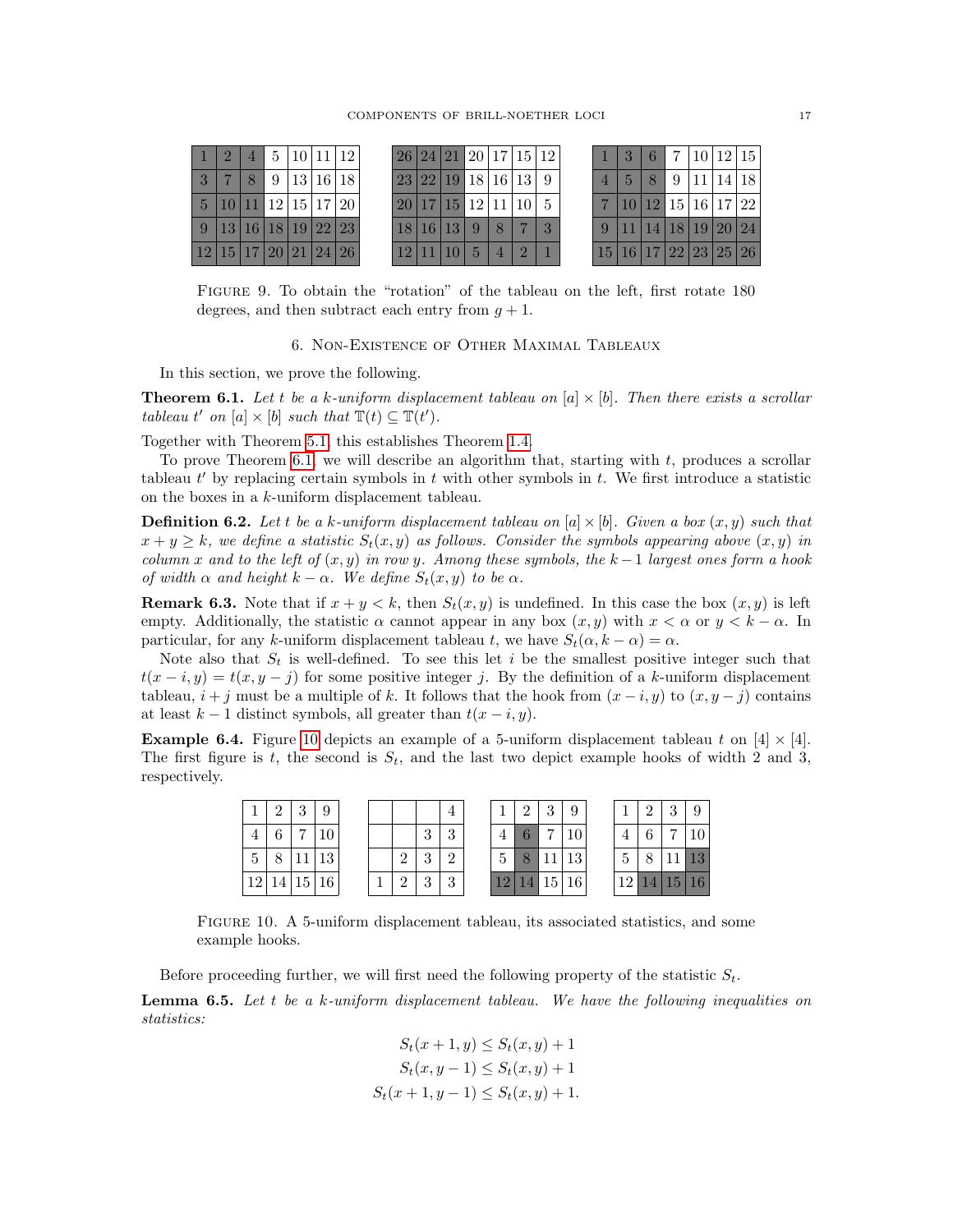*Proof.* Let H be the hook containing the  $k - 1$  largest symbols appearing above  $(x, y)$  in column x and to the left of  $(x, y)$  in row y. By the definition of  $S_t$ , H contains the boxes

$$
(x, y + 1 - k + S_t(x, y))
$$
 and  $(x + 1 - S_t(x, y), y)$ ,

but not the boxes

$$
(x, y - k + S_t(x, y))
$$
 or  $(x - S_t(x, y), y)$ .

It follows that

$$
t(x - S_t(x, y), y) < t(x, y + 1 - k + S_t(x, y))
$$
 and  

$$
t(x + 1 - S_t(x, y), y) > t(x, y - k + S_t(x, y)).
$$

If  $S_t(x + 1, y) > S_t(x, y) + 1$ , then

$$
t(x - S_t(x, y), y) \ge t(x + 2 - S_t(x + 1, y), y)
$$
  
>  $t(x + 1, y - k + S_t(x + 1, y)) > t(x, y + 1 - k + S_t(x, y)),$ 

a contradiction.

Similarly, if  $S_t(x, y-1) > S_t(x, y) + 1$ , then

$$
t(x+1-S_t(x,y),y) < t(x-S_t(x,y-1),y-1)
$$
  

$$
< t(x,y-k+S_t(x,y-1)) \le t(x,y-k+S_t(x,y)),
$$

a contradiction.

Finally, if  $S_t(x + 1, y - 1) > S_t(x, y) + 1$ , then

$$
t(x - S_t(x, y), y) > t(x + 2 - S_t(x + 1, y - 1), y - 1)
$$
  
> 
$$
t(x + 1, y - 1 - k + S_t(x + 1, y - 1)) > t(x, y - k + S_t(x, y)),
$$

another contradiction.  $\Box$ 

**Definition 6.6.** Let t be a k-uniform displacement tableau on  $[a] \times [b]$ , and suppose that  $a + b \geq k$ . An admissible path P of type  $\alpha$  in t is a sequence of boxes

$$
P = (x_0, y_0), (x_1, y_1), \dots, (x_{a+b-k}, y_{a+b-k})
$$

satisfying the following conditions:

- (1)  $(x_0, y_0) = (\alpha, k \alpha)$  and  $(x_{a+b-k}, y_{a+b-k}) = (a, b)$ .
- (2) For all i,  $(x_i, y_i)$  is equal to either  $(x_{i-1} + 1, y_{i-1})$  or  $(x_{i-1}, y_{i-1} + 1)$ .
- (3) If  $(x_i, y_i) = (x_{i-1} + 1, y_{i-1}),$  then  $S_t(x_i, y_i) \leq \alpha$ .
- (4) If  $(x_i, y_i) = (x_{i-1}, y_{i-1}) + 1$ , then  $S_t(x_i, y_i) \ge \alpha$ .

In other words, an admissible path is a sequence of pairwise adjacent boxes starting at  $(\alpha, k - \alpha)$ and ending in the bottom right corner of the tableau. Every time the path moves right, the statistic in the new box must be at most  $\alpha$ , and every time the path moves down, the statistic in the new box must be at least  $\alpha$ .

<span id="page-17-1"></span>**Example 6.7.** Figure [11](#page-17-0) depicts the statistics  $S_t$  for the tableau t from Example [6.4,](#page-16-4) together with two admissible paths of type 3 shaded. Note that the first path is admissible because the box labeled 2 is to the right of the previous box in the path.

|   | 3               | 3 |  |                | $3-$            | -3             |
|---|-----------------|---|--|----------------|-----------------|----------------|
| 2 | $3 \mid 2$      |   |  | 2 <sup>1</sup> | 3 2             |                |
|   | $2 \mid 3 \mid$ | 3 |  |                | $2 \mid 3 \mid$ | $\overline{3}$ |

<span id="page-17-0"></span>FIGURE 11. Two admissible paths of type 3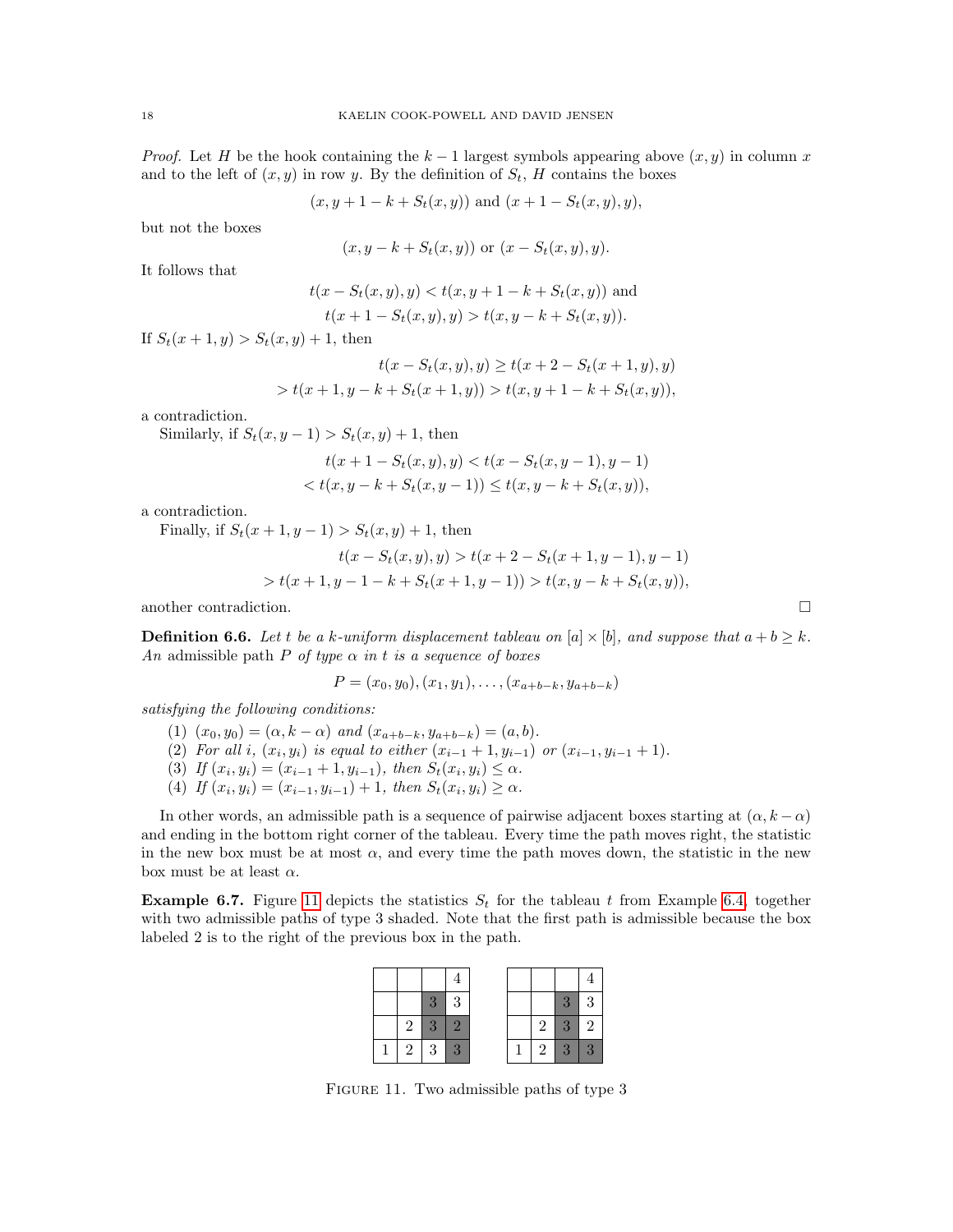Note that an admissible path of type a is completely vertical, and an admissible path of type  $k-b$ is completely horizontal. If there is an admissible path of type a in a tableau t, then  $S_t(a, y) = a$ for all  $y \ge k - a$ . It follows that  $t(1, y + k - a) > t(a, y)$  for all  $y > k - a$ , so t is scrollar of type a. Similarly, if there is an admissible path of type  $k - b$  in a tableau t, then t is scrollar of type  $k - b$ .

The first main goal of this section is to prove the existence of admissible paths. That is, given a k-uniform tableau t on  $[a] \times [b]$ , we show that there exists an integer  $\alpha$  and a admissible path P of type  $\alpha$ . Our argument will require the following lemma.

<span id="page-18-0"></span>**Lemma 6.8.** Let t be a k-uniform displacement tableau. If  $P_1$  and  $P_2$  are two admissible paths in t of types  $\alpha_1$  and  $\alpha_2$ , respectively, then  $\alpha_1 = \alpha_2$ .

*Proof.* First, note that the last box in any admissible path is  $(a, b)$ , so any two admissible paths intersect. Let  $(x, y)$  be the box in the intersection that minimizes  $x + y$ . Without loss of generality, assume that  $\alpha_1 > \alpha_2$ . Note that  $P_1$  starts at  $(\alpha_1, k - \alpha_1)$ , which is above and to the right of  $(\alpha_2, k - \alpha_2)$ . Because  $(x, y)$  is the first box at which the two paths cross, we see that  $P_1$  must contain the box  $(x, y - 1)$  and  $P_2$  must contain the box  $(x - 1, y)$ . By the definition of admissible paths, we have

$$
\alpha_1 \le S_t(x, y) \le \alpha_2,
$$

contradicting our assumption that  $\alpha_1 > \alpha_2$ .

We now prove that admissible paths exist.

<span id="page-18-1"></span>**Proposition 6.9.** Let t be a k-uniform displacement tableau on  $[a] \times [b]$ , and suppose that  $a+b \geq k$ . Then there exists an admissible path in t.

*Proof.* We proceed by induction on  $a + b$ . In the base case  $b = k - a$ , the admissible path consists of the single box  $(a, b)$ .

If  $a + b > k$ , then by induction the tableau  $t_1$  obtained by deleting the last row of t contains an admissible path  $P_1$  of type  $\alpha_1$ . Similarly, the tableau  $t_2$  obtained by deleting the last column of t contains an admissible path  $P_2$  of type  $\alpha_2$ . We will show that either the path  $P'_1$  obtained by appending  $(a, b)$  to  $P_1$  or the path  $P'_2$  obtained by appending  $(a, b)$  to  $P_2$  is admissible. Note that  $P'_1$  is admissible if and only if  $S_t(a, b) \ge \alpha_1$  and  $P'_2$  is admissible if and only if  $S_t(a, b) \le \alpha_2$ .

If  $S_t(a, b) < S_t(a, b - 1)$ , then by Lemma [6.5,](#page-16-5) we have

$$
S_t(a, b-1) = S_t(a, b) + 1
$$
 and

$$
S_t(a-1,b) \ge S_t(a,b-1) - 1 = S_t(a,b).
$$

It follows that either  $S_t(a, b) \geq S_t(a, b - 1)$  or  $S_t(a, b) \leq S_t(a - 1, b)$ . We assume that  $S_t(a, b) \geq$  $S_t(a, b-1)$ ; the case where  $S_t(a, b) \leq S_t(a-1, b)$  follows by a similar argument. If  $S_t(a, b) \geq \alpha_1$ , then  $P'_1$  is an admissible path of type  $\alpha_1$ , and we are done. If  $P_1$  contains the box  $(a, b - 2)$ , then  $S_t(a, b) \geq S_t(a, b-1) \geq \alpha_1$ , by the definition of an admissible path. We may therefore assume that  $P_1$  contains the box  $(a-1,b-1)$ , and  $S_t(a,b) < \alpha_1$ .

Now consider the path  $P_2$ . If the paths  $P_1$  and  $P_2$  intersect, let  $(x, y)$  be a box in the intersection, and let  $t_3$  be the tableau obtained by restricting t to  $[x] \times [y]$ . The restrictions of  $P_1$  and  $P_2$  to  $t_3$ are both admissible, and it follows from Lemma [6.8](#page-18-0) that  $\alpha_1 = \alpha_2$ . Since  $S_t(a, b) < \alpha_1$ , we see that  $P'_2$  is an admissible path.

If  $P_1$  and  $P_2$  do not intersect, then  $P_1$  lies entirely above and to the right of  $P_2$ , so  $\alpha_1 > \alpha_2$ . Let  $(x, b - 1)$  be the leftmost box of  $P_1$  in row  $b - 1$ . Because the two paths do not intersect, the boxes  $(x - 1, b)$  and  $(x, b)$  must be contained in  $P_2$ . By the definition of admissible paths, we have  $\alpha_1 \leq S_t(x, b-1)$  and  $\alpha_2 \geq S_t(x, b)$ . By Lemma [6.5,](#page-16-5) however, we have

$$
\alpha_1 \le S_t(x, b - 1) \le S_t(x, b) + 1 \le \alpha_2 + 1.
$$

It follows that  $\alpha_1 = \alpha_2 + 1$ . Since  $S_t(a, b) < \alpha_1$ , we see that  $S_t(a, b) \leq \alpha_1 + 1 = \alpha_2$ , hence  $P'_2$  is an admissible path.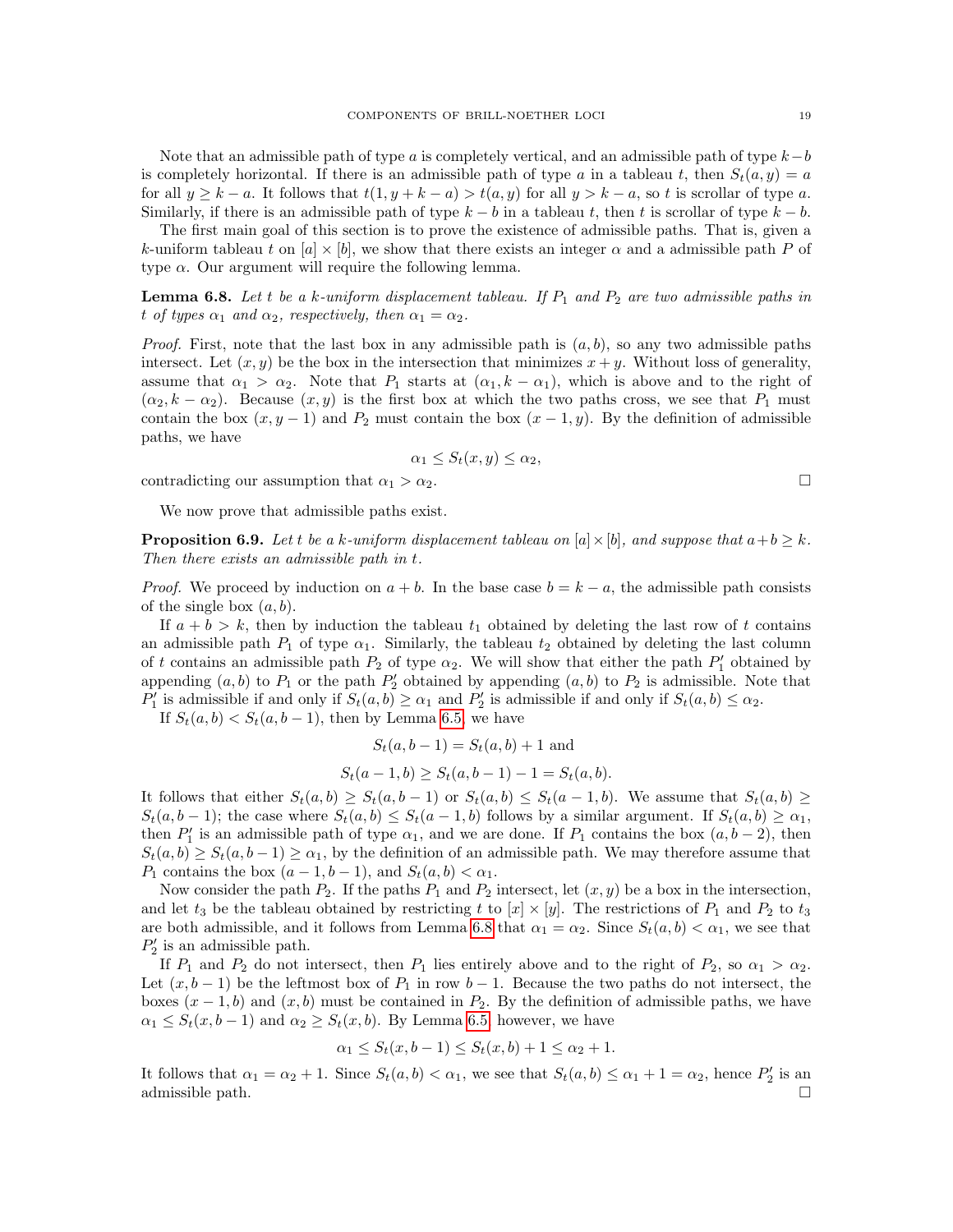Now that we know admissible paths exist, we can use them to construct a scrollar tableau from an arbitrary tableau.

Example 6.10. Before proving Theorem [6.1,](#page-16-2) we first illustrate the idea with an example. Figure [12](#page-19-0) depicts the example of a 5-uniform displacement tableau t and an admissible path of type  $\alpha = 3$  from Example [6.7.](#page-17-1) The proof of Theorem [6.1](#page-16-2) provides us with an iterative procedure for constructing a scrollar tableau t' of type 3 such that  $\mathbb{T}(t) \subseteq \mathbb{T}(t')$ . This procedure begins with the subtableau on  $|\alpha| \times |k - \alpha| = |3| \times |2|$ . It then follows the admissible path, extending the tableau one row or one column at a time. Every time we extend the tableau by a column, we replace each symbol in the new column with the symbol appearing  $\alpha$  boxes to the left and  $k - \alpha$  boxes below in the previous tableau. Similarly, every time we extend the tableau by a row, we replace each symbol in the new row with the symbol appearing  $\alpha$  boxes to the right and  $k - \alpha$  boxes above in the previous tableau. The definition of admissible paths guarantees that this construction yields a tableau.

| ⊥              | $\Omega$<br>↵ | $\Omega$<br>IJ | 9        |  | $\Omega$   | $\Omega$<br>IJ |                | $\Omega$ | $\Omega$<br>IJ |                            | $\Omega$ | $\mathbf{Q}$<br>IJ | 5         |        | $\Omega$ | $\Omega$<br>IJ | 5              |
|----------------|---------------|----------------|----------|--|------------|----------------|----------------|----------|----------------|----------------------------|----------|--------------------|-----------|--------|----------|----------------|----------------|
| $\overline{4}$ | ↷             | $\overline{ }$ |          |  | $\epsilon$ | $\overline{ }$ |                |          | $\overline{ }$ |                            |          | $\overline{ }$     |           |        | c<br>0   | $\overline{ }$ | 1 <sub>0</sub> |
| 5              | G             | - -            | 19<br>ΤĐ |  |            |                | $\overline{5}$ |          | $\mathbf{H}$   | $\tilde{\phantom{a}}$<br>↩ |          | -1                 | 1 ດ<br>⊥∪ | ۔<br>Ð |          |                | 13             |
| 12             | 14            |                | 15 16    |  |            |                |                |          |                |                            |          |                    |           | 10     | $14_1$   | 15             | 16             |

<span id="page-19-0"></span>FIGURE 12. Construction of a scrollar tableau from a given k-uniform displacement tableau and admissible path.

*Proof of Theorem [6.1.](#page-16-2)* First, note that if  $a + b \leq k$ , then t is scrollar of type a for trivial reasons. We therefore assume that  $a + b > k$ . By Proposition [6.9,](#page-18-1) there exists an admissible path P in t of type  $\alpha$ . We will prove, by induction on  $a + b$ , that there exists a scrollar tableau t' of type  $\alpha$  on  $[a] \times [b]$  such that  $\mathbb{T}(t) \subseteq \mathbb{T}(t')$ . In addition, we will see that  $t'(a-i,b) = t(a-i,b)$  for all  $i < \alpha$  and  $t'(a, b - j) = t(a, b - j)$  for all  $j < k - \alpha$ . We assume that P contains the box  $(a - 1, b)$ ; the case where P contains the box  $(a, b - 1)$  follows by a similar argument. By the definition of admissible paths, this implies that  $S_t(a, b) \leq \alpha$ .

Let  $t_1$  be the tableau obtained by deleting the last column from t. The restriction of P to  $t_1$  is an admissible path of type  $\alpha$  in  $t_1$ . By induction, therefore, there exists a scrollar tableau  $t_1'$  on  $[a-1] \times [b]$  such that  $\mathbb{T}(t_1) \subseteq \mathbb{T}(t'_1)$ . Moreover, we have  $t'_1(a-1-i,b) = t_1(a-1-i,b)$  for all  $i < \alpha$ , and  $t'_1(a-1,b-j) = t_1(a-1,b-j)$  for all  $j < k - \alpha$ . By Lemma [3.6,](#page-8-1) every symbol in  $t'_1$  is a symbol in  $t_1$ , and if  $t_1(x, y) = t'_1(x', y')$ , then  $x - y = x' - y' \pmod{k}$ .

We now define a tableau  $t'$  on  $[a] \times [b]$ .

$$
t'(x,y) = \begin{cases} t'_1(x,y) & \text{if } x < a \\ t'_1(x-\alpha,y+k-\alpha) & \text{if } x = a \text{ and } y \leq b-k+\alpha \\ t(x,y) & \text{if } x = a \text{ and } y > b-k+\alpha. \end{cases}
$$

We first show that t' is a tableau. Let  $(x, y) \in [a] \times [b]$ . If  $x < a$ , then since  $t_1'$  is a tableau, we see that  $t'(x, y) > t'(x - 1, y)$  and  $t'(x, y) > t'(x, y - 1)$ . If  $y \le b - k + \alpha$ , then because  $t'_1$  is a tableau, we have  $t'(a, y) > t'(a, y - 1)$ , and because  $t'_1$  is scrollar of type  $\alpha$ , we have

$$
t'(a-1, y) < t'(a-\alpha, y+k-\alpha) = t'(a, y).
$$

If  $y > b-k+\alpha$ , then since t is a tableau and  $t'_{1}(a-1, y) = t(a-1, y)$ , we have  $t'(a-1, y) < t'(a, y)$ . If  $y > b + 1 - k + \alpha$ , then since t is a tableau, we have  $t'(a, y - 1) < t'(a, y)$ . Finally, since  $S_t(a, b) \leq \alpha$ , we have

 $t'(a, b - k + \alpha) = t(a - \alpha, b) < t(a, b + 1 - k + \alpha) = t'(a, b + 1 - k + \alpha).$ 

To see that t' is scrollar, we show that if  $b > k - \alpha$ , then  $t'(x, y) = t'(x + \alpha, y - k + \alpha)$  for all pairs  $(x, y)$ . This is clear if  $x + \alpha < a$ , because  $t'_1$  is scrollar of type  $\alpha$ . On the other hand, if  $x + \alpha = a$ ,